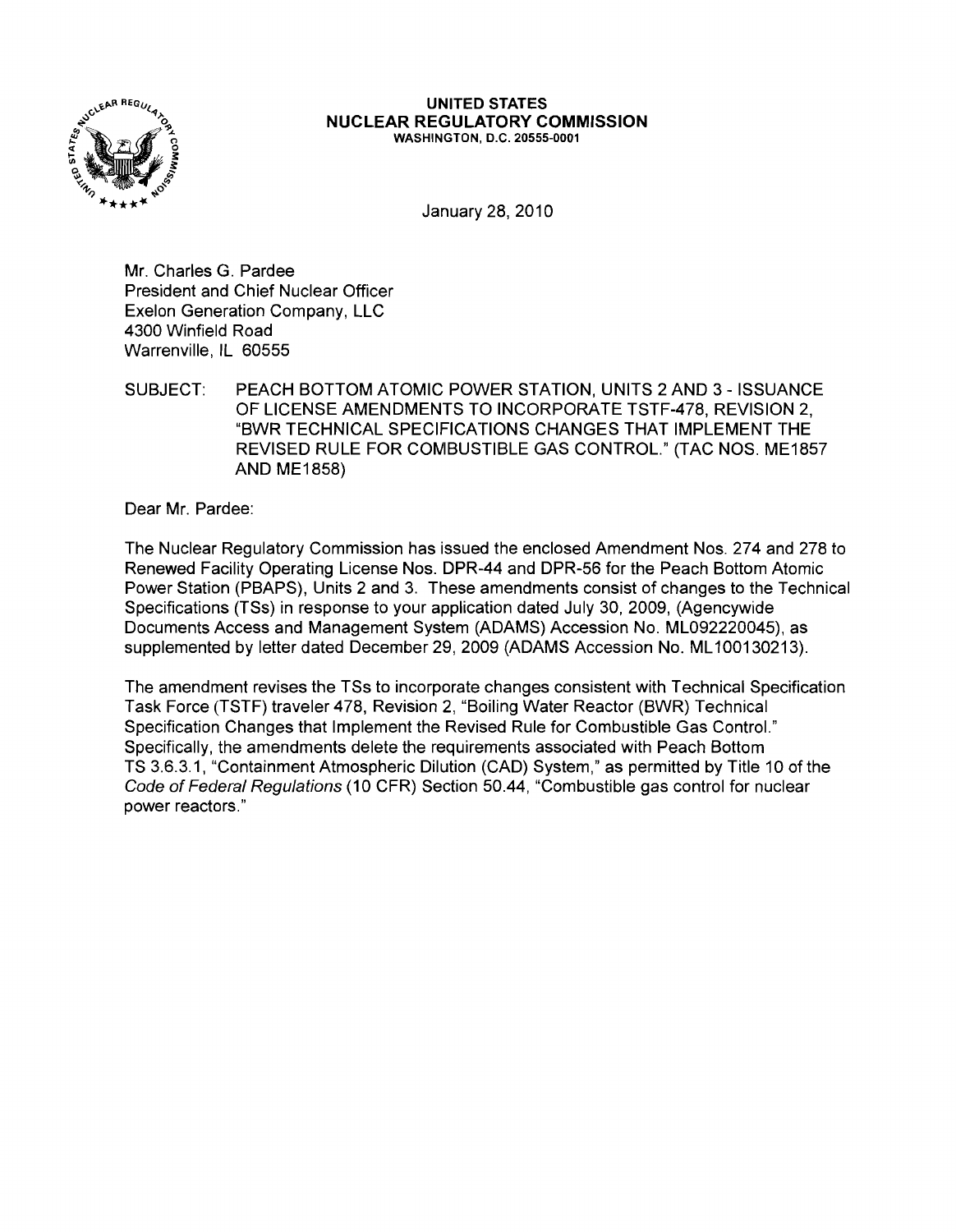$C.$  Pardee  $-2-$ 

A copy of our Safety Evaluation is enclosed and a Notice of Issuance will be included in the

Commission's biweekly Federal Register notice.<br>Sincerely,  $\bigcap_{n \in \mathbb{N}} \bigcap_{n \in \mathbb{N}} \bigcap_{n \in \mathbb{N}}$ 

John D. Hughey, Project Manager Plant Licensing Branch 1-2 Division of Operating Reactor Licensing Office of Nuclear Reactor Regulation

Docket Nos. 50-277 and 50-278

Enclosures:

- 1. Amendment No. 274 to Renewed DPR-44
- 2. Amendment No.278 to Renewed DPR-56
- 3. Safety Evaluation
- cc: Distribution via ListServ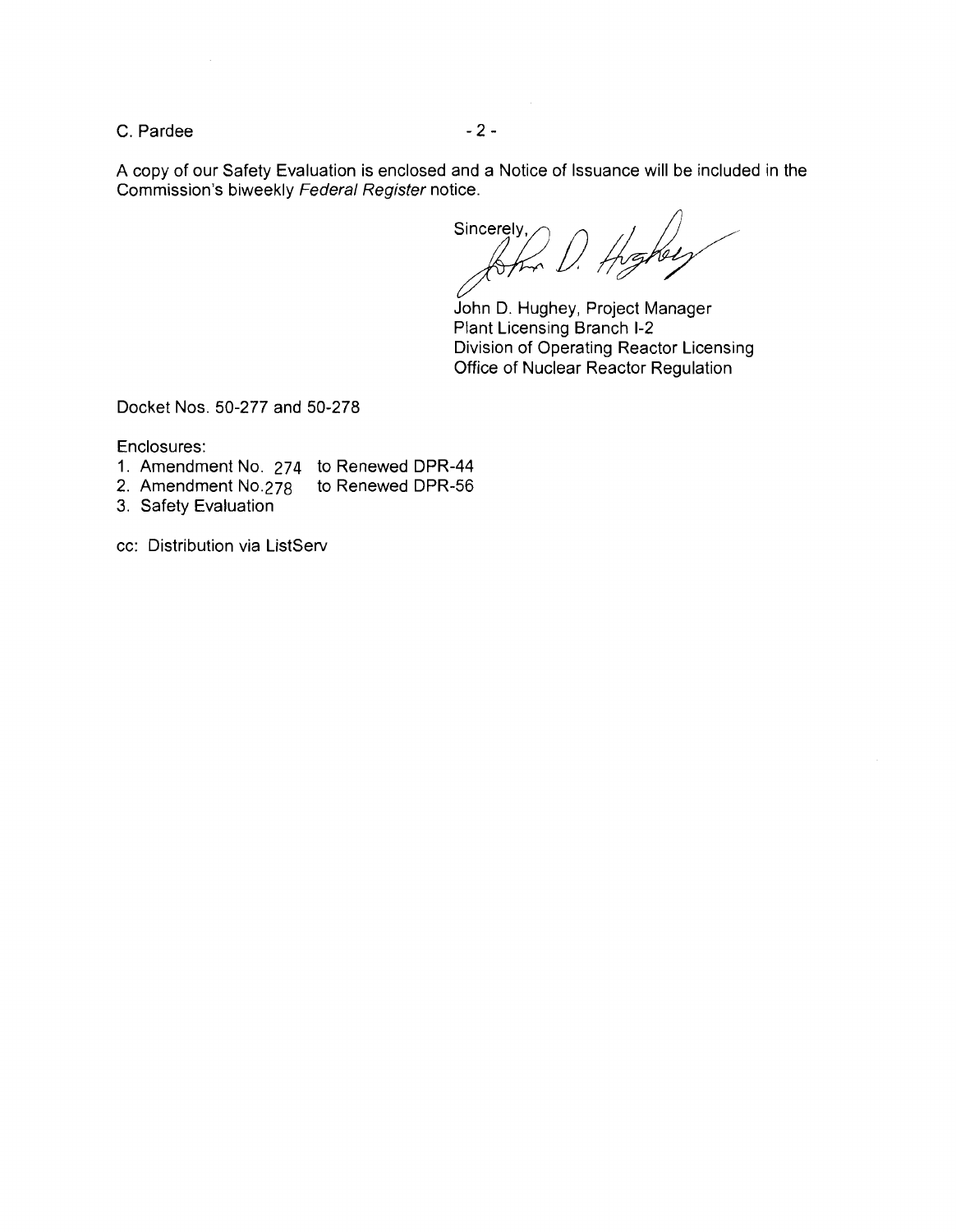

**UNITED STATES NUCLEAR REGULATORY COMMISSION** WASHINGTON, D.C. 20555-0001

# EXELON GENERATION COMPANY, LLC

## PSEG NUCLEAR LLC

### DOCKET NO. 50-277

### PEACH BOTTOM ATOMIC POWER STATION, UNIT 2

### AMENDMENT TO RENEWED FACILITY OPERATING LICENSE

Amendment No. 274 License No. DPR-44

- 1. The Nuclear Regulatory Commission (the Commission) has found that:
	- A. The application for amendment by Exelon Generation Company, LLC (Exelon Generation Company), and PSEG Nuclear LLC (the licensees), dated July 30,2009, as supplemented by letter dated December 29,2009, complies with the standards and requirements of the Atomic Energy Act of 1954, as amended (the Act), and the Commission's rules and regulations set forth in 10 CFR Chapter I;
	- B. The facility will operate in conformity with the application, the provisions of the Act, and the rules and regulations of the Commission;
	- C. There is reasonable assurance: (i) that the activities authorized by this amendment can be conducted without endangering the health and safety of the public, and (ii) that such activities will be conducted in compliance with the Commission's regulations;
	- D. The issuance of this amendment will not be inimical to the common defense and security or to the health and safety of the public; and
	- E. The issuance of this amendment is in accordance with 10 CFR Part 51 of the Commission's regulations and all applicable requirements have been satisfied.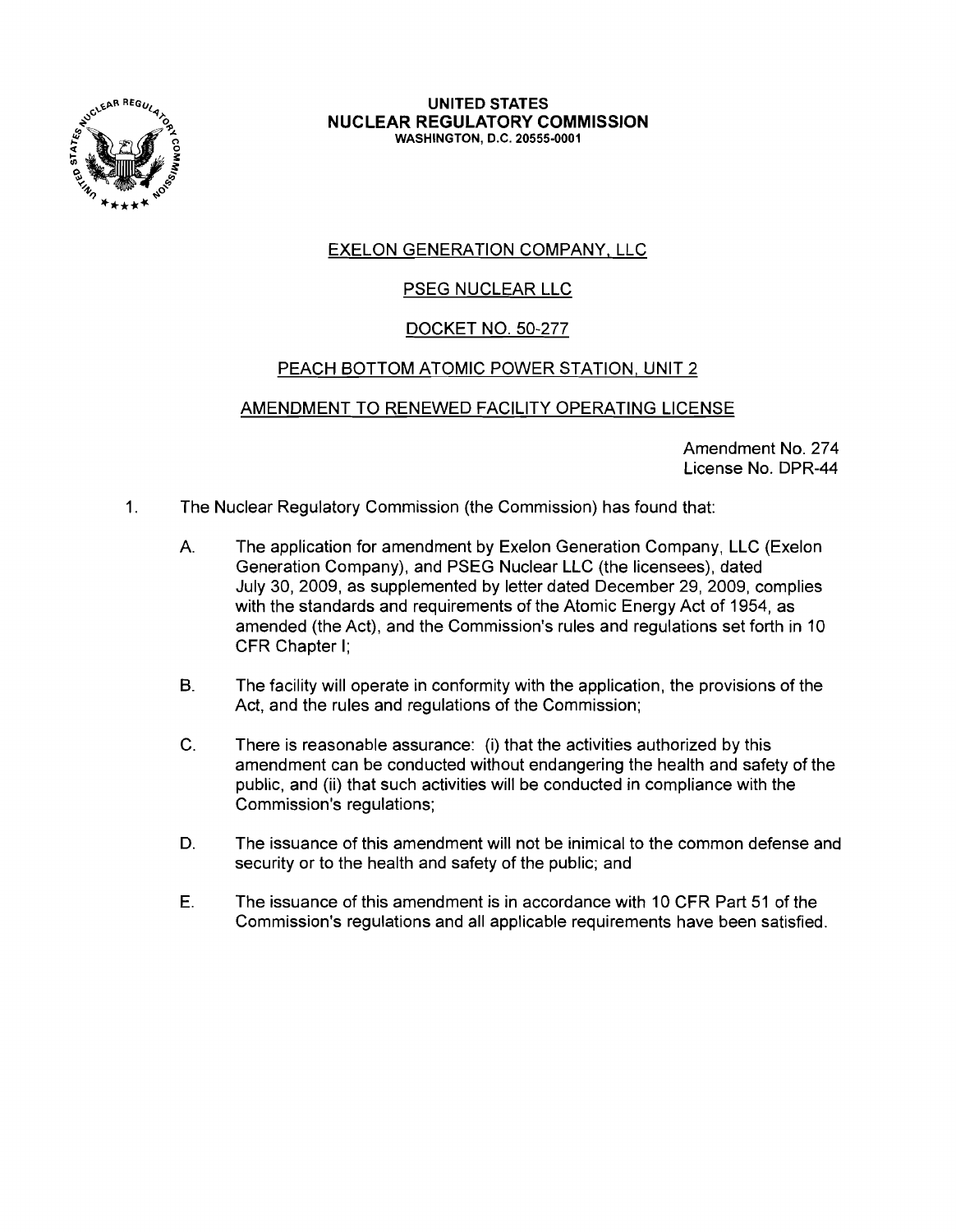- 2. Accordingly, the license is amended by changes to the Technical Specifications as indicated in the attachment to this license amendment, and paragraph 2.C(2) of Renewed Facility Operating License No. DPR-44 is hereby amended to read as follows:
	- (2) Technical Specifications

The Technical Specifications contained in Appendices A and B, as revised through Amendment No.274 , are hereby incorporated in the license. Exelon Generation Company shall operate the facility in accordance with the Technical Specifications.

3. Implementation Requirements:

This license amendment is effective as of the date of issuance, and shall be implemented within 60 days of issuance. Implementation of the amendment shall include updating the Updated Final Safety Analysis Report in accordance with 10 CFR 50.71(e).<br>FOR THE NUCLEAR REGULATORY COMMISSION

Harold K. Chernoff, Chief Plant Licensing Branch 1-2 Division of Operating Reactor Licensing Office of Nuclear Reactor Regulation

Attachment: Changes to the License and Technical Specifications

Date of Issuance: January 28, 2010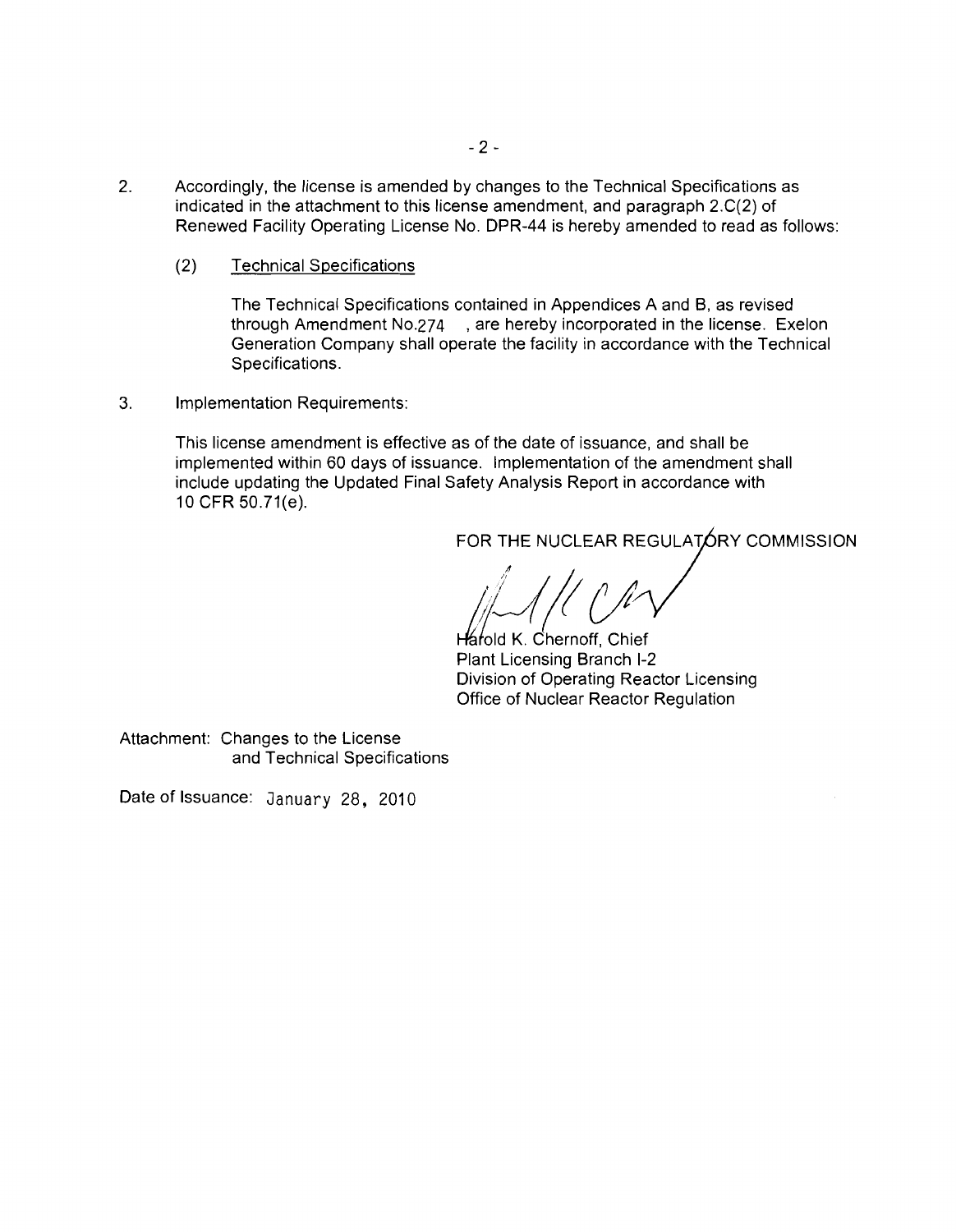#### ATTACHMENT TO LICENSE AMENDMENT NO. 274

### RENEWED FACILITY OPERATING LICENSE NO. DPR-44

### DOCKET NO. 50-277

Replace the following page of the Facility Operating License with the attached revised page. The revised page is identified by amendment number and contains marginal lines indicating the areas of change.

| Remove | Insert |
|--------|--------|
| Page 3 | Page 3 |

Replace the following pages of the Appendix A, Technical Specifications, with the attached revised paqes, The revised pages are identified by amendment number and contain marginal lines indicating the areas of change.

 $\lambda$ 

| Remove     | Insert       |
|------------|--------------|
| Ħ          | $\mathbf{u}$ |
| $3.6 - 31$ | $3.6 - 31$   |
| $3.6 - 32$ | $3.6 - 32$   |
| $3.8 - 41$ | $3.8 - 41$   |
|            |              |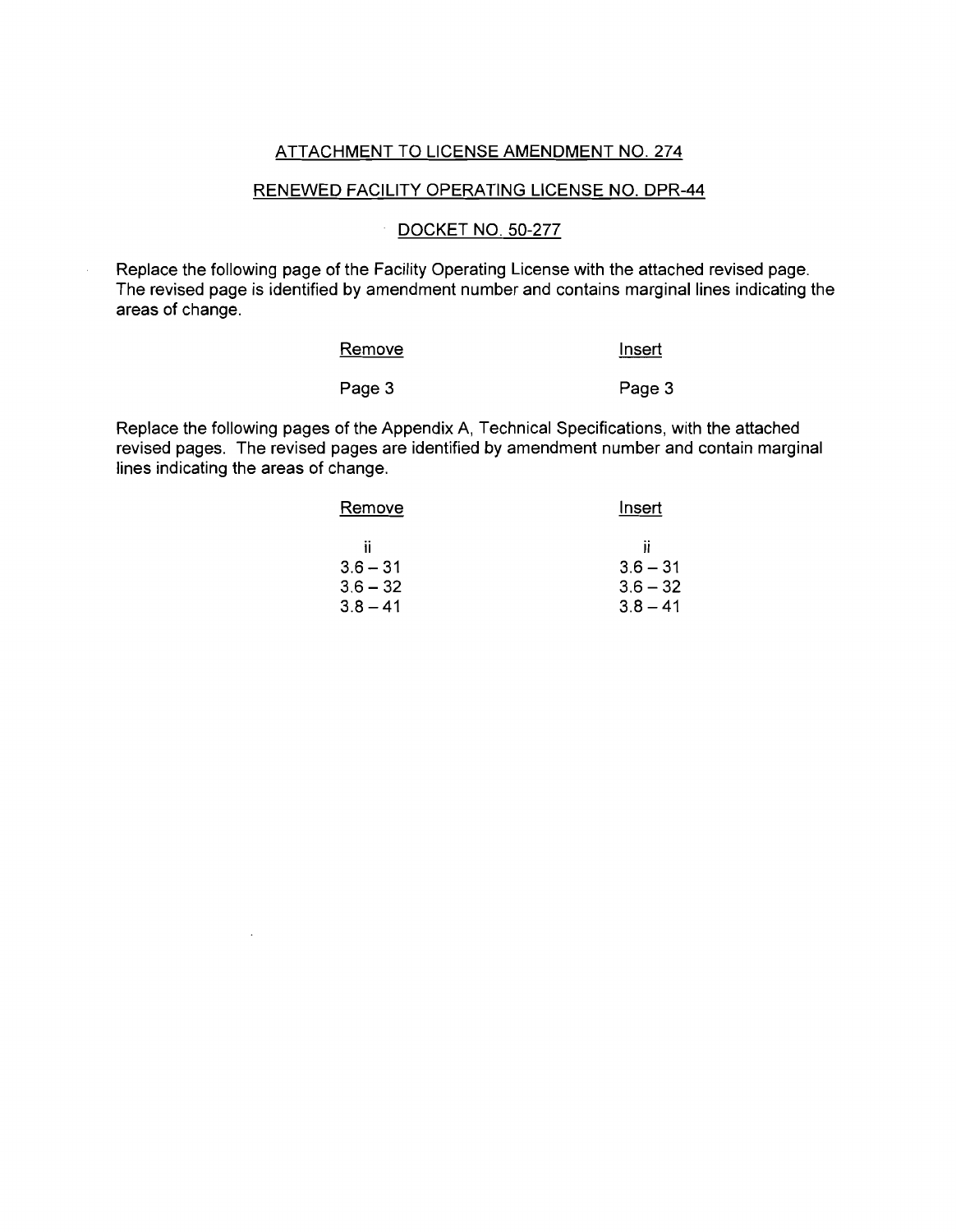- (5) Exelon Generation Company, pursuant to the Act and 10 CFR Parts 30 and 70, to possess, but not to separate, such byproduct and special nuclear material as may be produced by operation of the facility.
- C. This renewed license shall be deemed to contain and is subject to the conditions specified in the following Commission regulations in 10 CFR Chapter I: Part 20, Section 30.34 of Part 30, Section 40.41 of Part 40, Section 50.54 of Part 50, and Section 70.32 of Part 70; all applicable provisions of the Act and the rules, regulations, and orders of the Commission now or hereafter in effect; and is subject to the additional conditions specified below:
	- (1) Maximum Power Level

Exelon Generation Company is authorized to operate the Peach Bottom Atomic Power Station, Unit 2, at steady state reactor core power levels not in excess of 3514 megawatts thermal.

(2) Technical Specifications

The Technical Specifications contained in Appendices A and B, as revised through Amendment No. 274, are hereby incorporated in the license. Exelon Generation Company shall operate the facility in accordance with the Technical Specifications.

(3) Physical Protection

Exelon Generation Company shall fully implement and maintain in effect all provisions of the Commission-approved physical security, training and qualification, and safeguards contingency plans including amendments made pursuant to provisions of the Miscellaneous Amendments and Search Requirements revisions to 10 CFR 73.55 (51 FR 27817 and 27822), and the authority of 10 CFR 50.90 and 10 CFR 50.54(p). The combined set of plans<sup>1</sup>, submitted by letter dated May 17, 2006, is entitled: "Peach Bottom Atomic Power Station Security Plan, Training and Qualification Plan, Safeguards Contingency Plan, and Independent Spent Fuel Storage Installation Security Program, Revision 3." The set contains Safeguards Information protected under 10 CFR 73.21.

(4) Fire Protection

The Exelon Generation Company shall implement and maintain in effect all provisions of the approved fire protection program as described in the Updated Final Safety Analysis Report for the facility, and as approved in the NRC Safety Evaluation Report (SER) dated May 23, 1979, and Supplements dated August 14, September 15, October 10 and November 24, 1980, and in the NRC SERs dated September 16, 1993, and August 24, 1994, subject to the following provision:

The Exelon Generation Company may make changes to the approved

The Training and Qualification Plan and Safeguards Contingency Plan are Appendices to the Security Plan.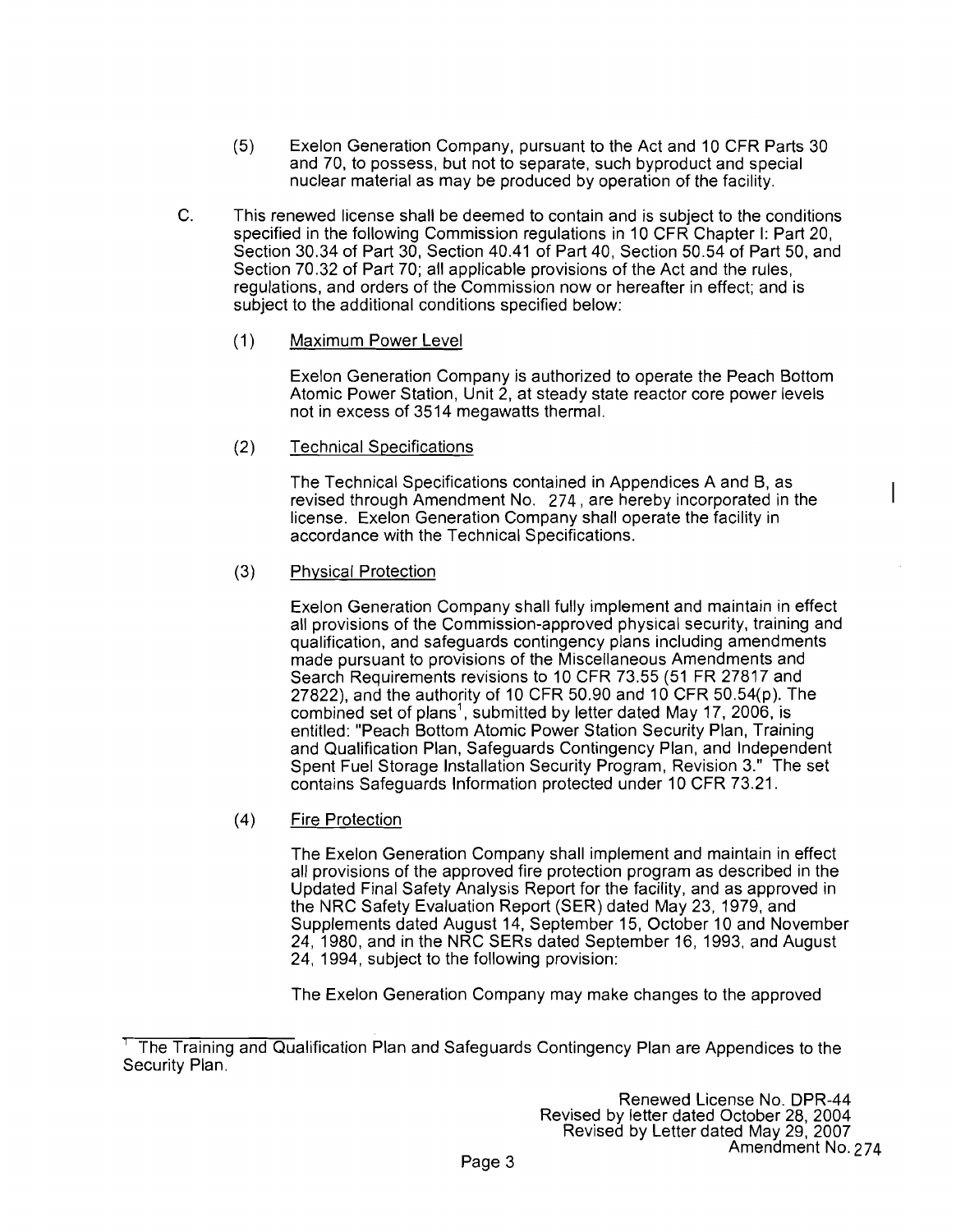| 3.4<br>3.4.1<br>3.4.2<br>3.4.3<br>3.4.4<br>3.4.5<br>3.4.6<br>3.4.7<br>3.4.8<br>3.4.9<br>3.4.10 | Safety Relief Valves (SRVs) and Safety Valves (Svs)  3.4-8<br>RCS Leakage Detection Instrumentation 3.4-12<br>Residual Heat Removal (RHR) Shutdown Cooling<br>Residual Heat Removal (RHR) Shutdown Cooling<br>RCS Pressure and Temperature (P/T) Limits  3.4-21 |
|------------------------------------------------------------------------------------------------|-----------------------------------------------------------------------------------------------------------------------------------------------------------------------------------------------------------------------------------------------------------------|
| 3.5                                                                                            | EMERGENCY CORE COOLING SYSTEMS (ECCS) AND REACTOR CORE                                                                                                                                                                                                          |
|                                                                                                |                                                                                                                                                                                                                                                                 |
| 3.5.1                                                                                          |                                                                                                                                                                                                                                                                 |
| 3.5.2                                                                                          |                                                                                                                                                                                                                                                                 |
| 3.5.3                                                                                          |                                                                                                                                                                                                                                                                 |
| 3.6                                                                                            |                                                                                                                                                                                                                                                                 |
| 3.6.1.1                                                                                        |                                                                                                                                                                                                                                                                 |
| 3.6.1.2                                                                                        |                                                                                                                                                                                                                                                                 |
| 3.6.1.3                                                                                        | Primary Containment Isolation Valves (PCIVs)  3.6-8                                                                                                                                                                                                             |
| 3.6.1.4                                                                                        |                                                                                                                                                                                                                                                                 |
| 3.6.1.5                                                                                        | Reactor Building-to-Suppression Chamber Vacuum                                                                                                                                                                                                                  |
| 3.6.1.6                                                                                        | Suppression Chamber-to-Drywell Vacuum Breakers  3.6-21                                                                                                                                                                                                          |
| 3.6.2.1                                                                                        | Suppression Pool Average Temperature 3.6-23                                                                                                                                                                                                                     |
| 3.6.2.2                                                                                        | Suppression Pool Water Level  3.6-26                                                                                                                                                                                                                            |
| 3.6.2.3                                                                                        | Residual Heat Removal (RHR) Suppression Pool                                                                                                                                                                                                                    |
|                                                                                                |                                                                                                                                                                                                                                                                 |
| 3.6.2.4                                                                                        | Residual Heat Removal (RHR) Suppression Pool Spray  3.6-29                                                                                                                                                                                                      |
| 3.6.3.1                                                                                        |                                                                                                                                                                                                                                                                 |
| 3.6.3.2                                                                                        | Primary Containment Oxygen Concentration  3.6-33                                                                                                                                                                                                                |
| 3.641                                                                                          |                                                                                                                                                                                                                                                                 |
| 3.6.4.2                                                                                        | Secondary Containment Isolation Valves (SCIVs)  3.6-36                                                                                                                                                                                                          |
| 3.6.4.3                                                                                        | Standby Gas Treatment (SGT) System  3.6-40                                                                                                                                                                                                                      |
| 3.7                                                                                            |                                                                                                                                                                                                                                                                 |
| 3.7.1                                                                                          | High Pressure Service Water (HPSW) System 3.7-1                                                                                                                                                                                                                 |
| 3.7.2                                                                                          | Emergency Service Water (ESW) System and Normal                                                                                                                                                                                                                 |
| 3.7.3                                                                                          |                                                                                                                                                                                                                                                                 |
| 3.7.4                                                                                          | Main Control Room Emergency Ventilation (MCREV)                                                                                                                                                                                                                 |
|                                                                                                |                                                                                                                                                                                                                                                                 |
| 3.7.5                                                                                          |                                                                                                                                                                                                                                                                 |
|                                                                                                | (continued)                                                                                                                                                                                                                                                     |
|                                                                                                |                                                                                                                                                                                                                                                                 |

 $\begin{array}{c} \hline \end{array}$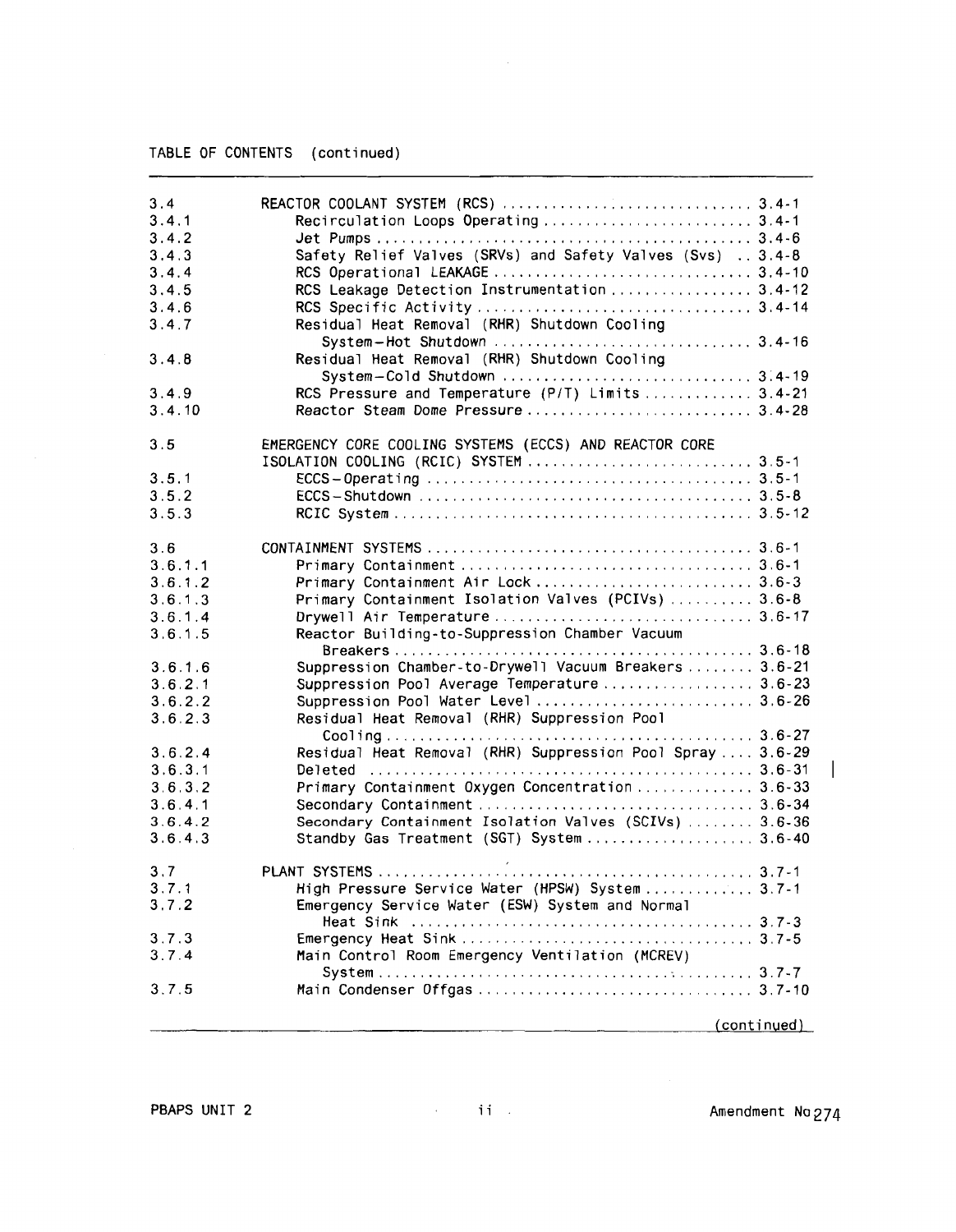CAD System 3.6.3.1

 $\overline{\phantom{a}}$ 

#### 3.6 CONTAINMENT SYSTEMS

 $\sim$ 

#### 3.6.3.1 Deleted

 $\sim$   $\sim$ 

 $\sim$ 

 $\bar{z}$ 

 $\sim$ 

 $\mathcal{A}$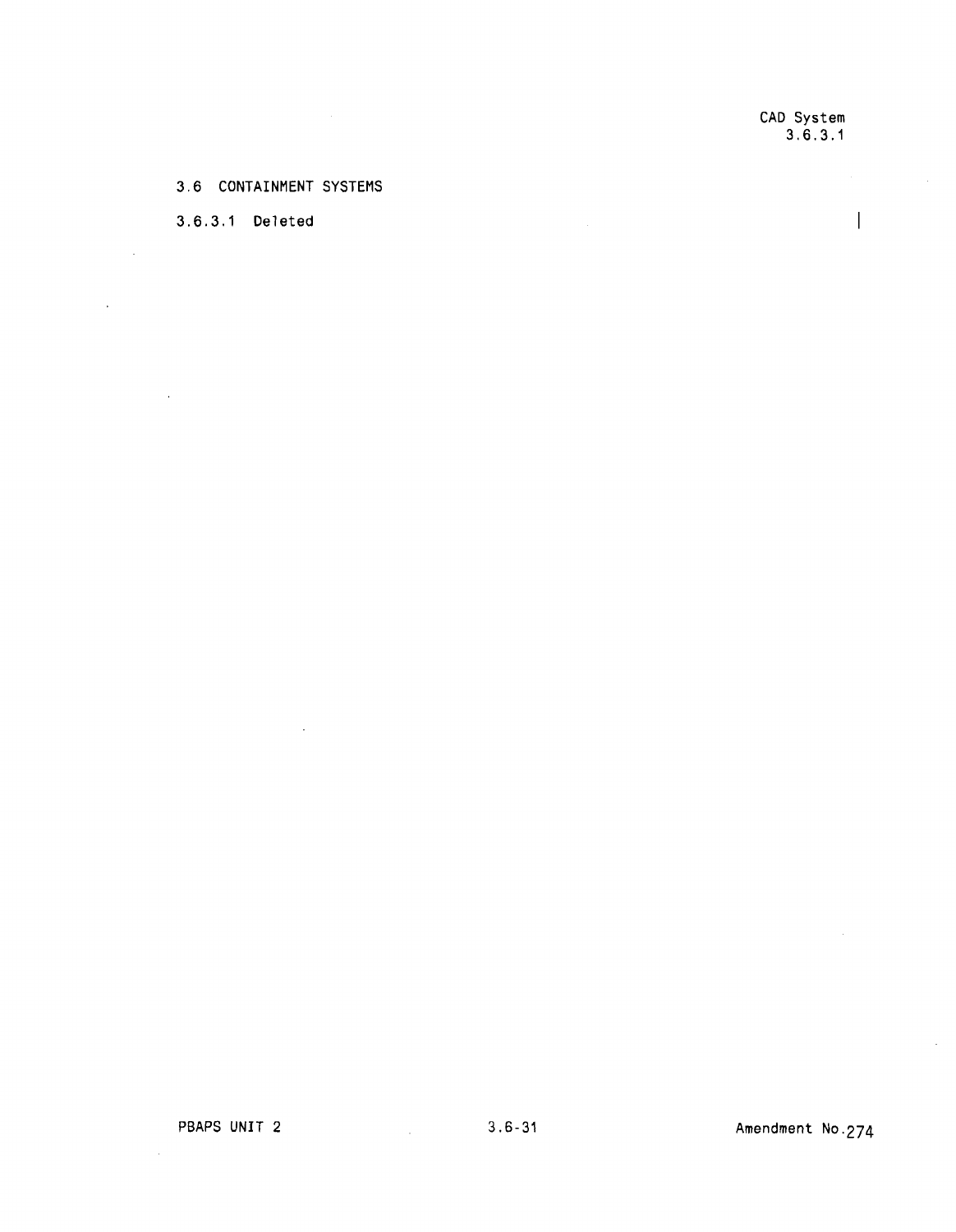### The information on this page has been deleted. Intentionally left blank,

 $\sim$ 

 $\sim$   $\epsilon$ 

 $\mathcal{A}$ 

 $\mathcal{L}^{\text{max}}_{\text{max}}$  and  $\mathcal{L}^{\text{max}}_{\text{max}}$ 

 $\sim 10^{-11}$ 

 $\bar{z}$ 

 $\sim 10^{-10}$ 

 $\mathcal{L}$ 

 $\sim 10^{11}$  km  $^{-1}$ 

 $\mathcal{L}_{\mathcal{A}}$ 

 $\sim 10^7$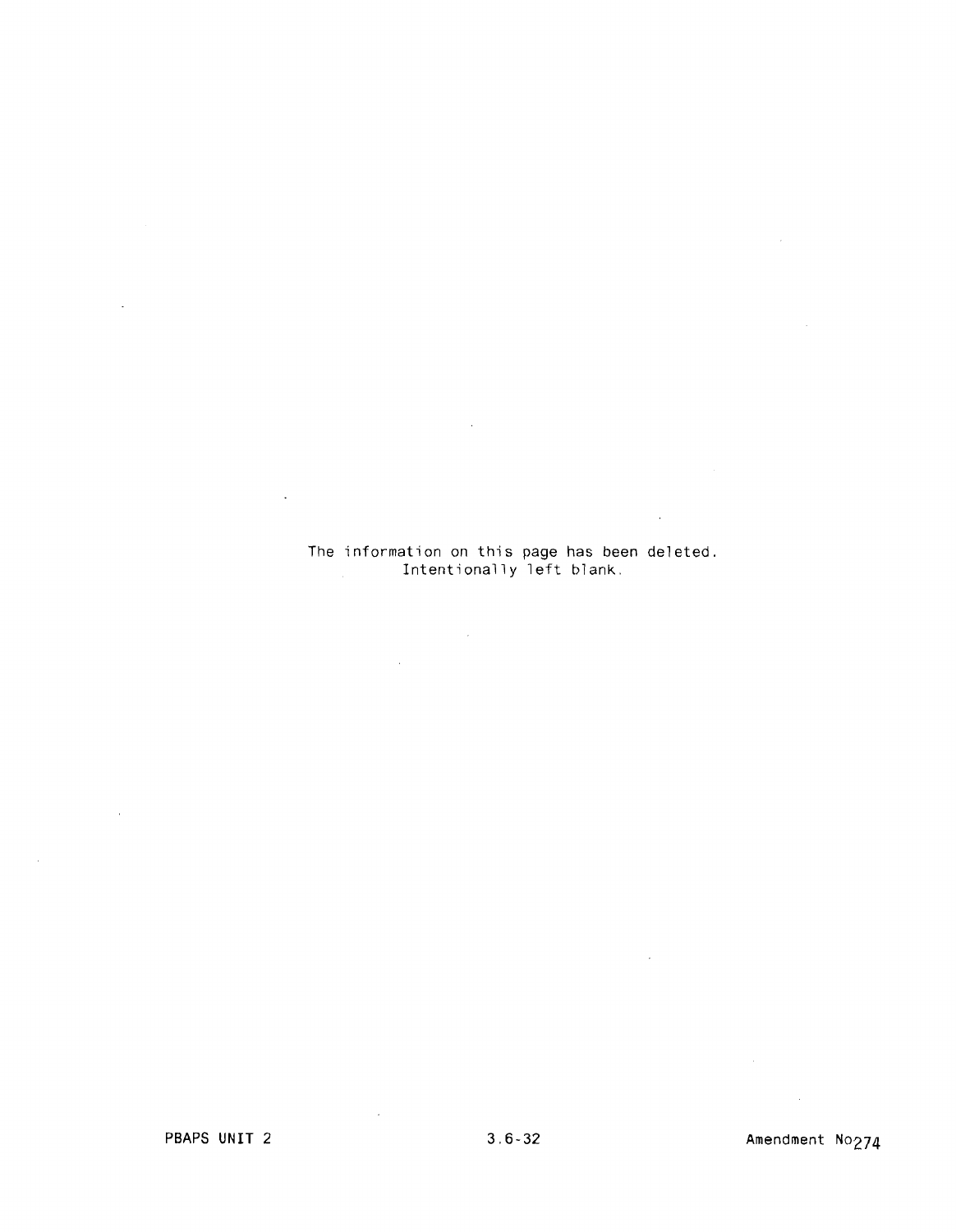Distribution Systems-Operating 3.8.7

 $\mathcal{L}^{\mathcal{L}}$ 

#### 3.8 ELECTRICAL POWER SYSTEMS

#### 3,8.7 Distribution Systems-Operating

- LCO 3.8.7 The following AC and DC electrical power distribution subsystems shall be OPERABLE:
	- a. Unit 2 Division I and Division II AC and DC electrical power distribution subsystems; and

 $\sim 10^{-1}$ 

b. Unit 3 AC and DC electrical power distribution subsystems needed to support equipment required to be OPERABLE by LCD 3,4,7. "Residual Heat Removal (RHR) Shutdown Cooling System-Hot Shutdown." LCD 3.5,1, "ECCS -Operating," LCD 3.6.2.3. "RHR Suppression Pool Cooling." LCD 3.6,2,4, "RHR Suppression Pool Spray," "Containment Atmospheric Dilution (CAD) System," LCO 3.6.4.3, "Standby Gas Treatment (SGT) System," LCD 3.7,1. "High Pressure Service Water (HPSW) System," LCD 3.7.2, "Emergency Service Water (ESW) System and Normal Heat Sink," LCO 3,7.3, "Emergency Heat Sink," and LCD 3,8.1. "AC Sources-Operating."

APPLICABILITY: MODES 1, 2, and 3.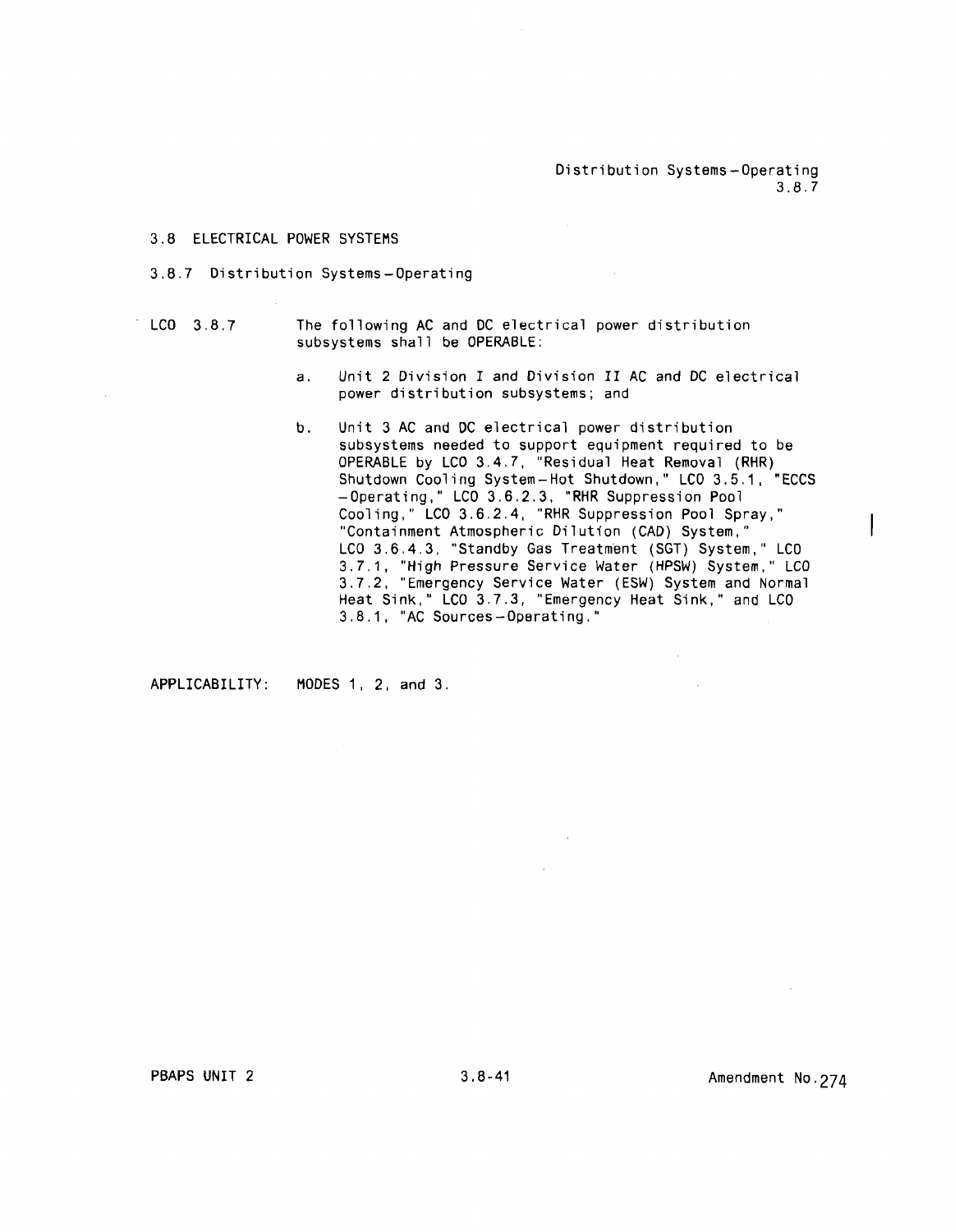

#### UNITED STATES NUCLEAR REGULATORY COMMISSION WASHINGTON, D.C. 20555-0001

# EXELON GENERATION COMPANY, LLC

# PSEG NUCLEAR LLC

## DOCKET NO. 50-278

## PEACH BOTTOM ATOMIC POWER STATION, UNIT 3

### AMENDMENT TO RENEWED FACILITY OPERATING LICENSE

Amendment No. 278 License No. DPR-56

- 1. The Nuclear Regulatory Commission (the Commission) has found that:
	- A. The application for amendment by Exelon Generation Company, LLC (Exelon Generation Company), and PSEG Nuclear LLC (the licensees), dated July 30, 2009, as supplemented by letter dated December 29, 2009, complies with the standards and requirements of the Atomic Energy Act of 1954, as amended (the Act), and the Commission's rules and regulations set forth in 10 CFR Chapter I;
	- B. The facility will operate in conformity with the application, the provisions of the Act, and the rules and regulations of the Commission;
	- C. There is reasonable assurance: (i) that the activities authorized by this amendment can be conducted without endangering the health and safety of the public, and (ii) that such activities will be conducted in compliance with the Commission's regulations;
	- D. The issuance of this amendment will not be inimical to the common defense and security or to the health and safety of the public; and
	- E. The issuance of this amendment is in accordance with 10 CFR Part 51 of the Commission's regulations and all applicable requirements have been satisfied.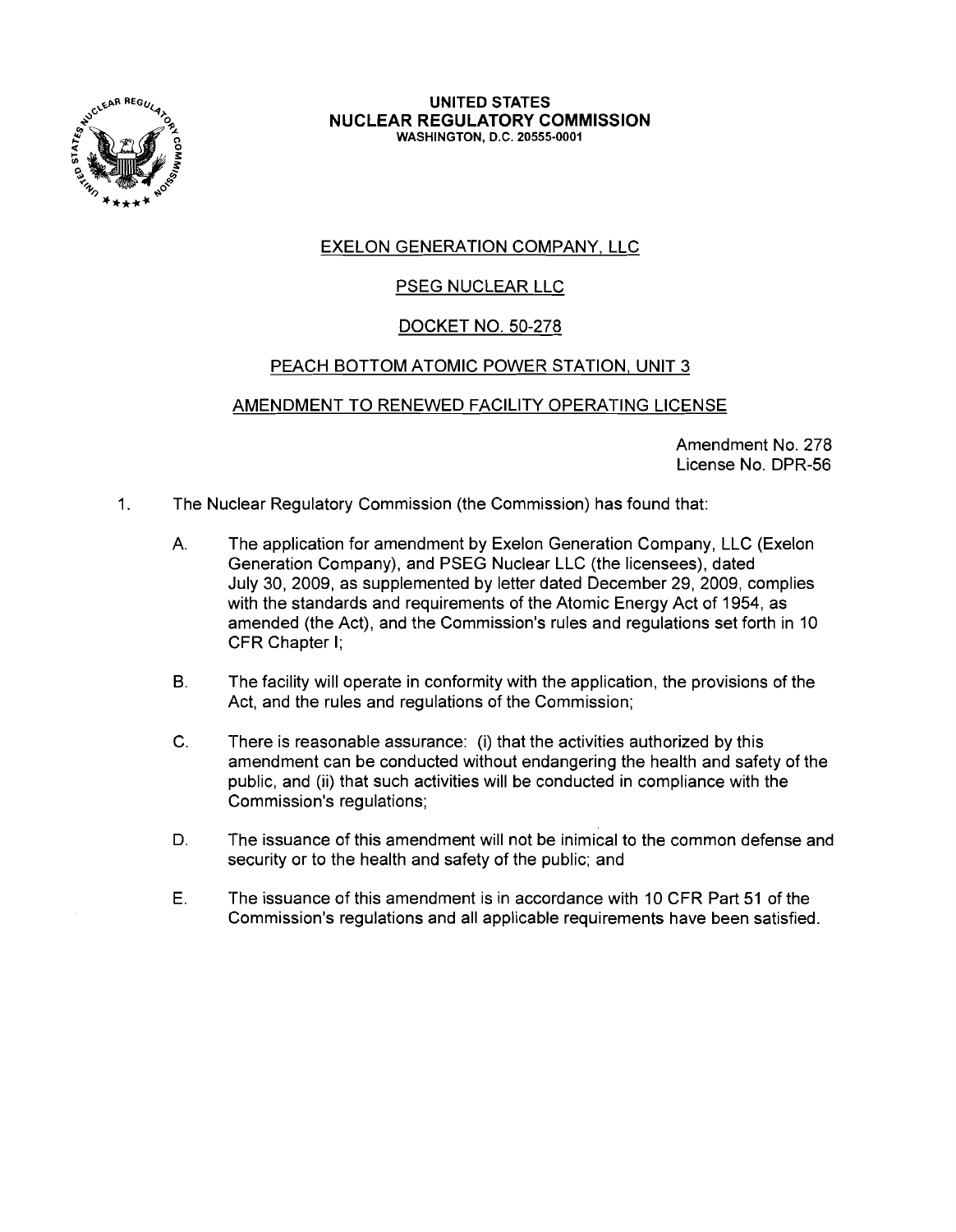- 2. Accordingly, the license is amended by changes to the Technical Specifications as indicated in the attachment to this license amendment, and paragraph 2.C(2) of Renewed Facility Operating License No. DPR-56 is hereby amended to read as follows:
	- (2) Technical Specifications

The Technical Specifications contained in Appendices A and B, as revised through Amendment No.278 , are hereby incorporated in the license. Exelon Generation Company shall operate the facility in accordance with the Technical Specifications.

3. Implementation Requirements:

This license amendment is effective as of the date of issuance, and shall be implemented within 60 days of issuance. Implementation of the amendment shall include updating the Updated Final Safety Analysis Report in accordance with 10 CFR 50.71(e).

### FOR THE NUCLEAR REGULATORY COMMISSION

*I*,~//; *Ct-JI* 

Harold K. Chernoff, Chief Plant Licensing Branch 1-2 Division of Operating Reactor Licensing Office of Nuclear Reactor Regulation

Attachment: Changes to the License and Technical Specifications

Date of Issuance: January 28, 2010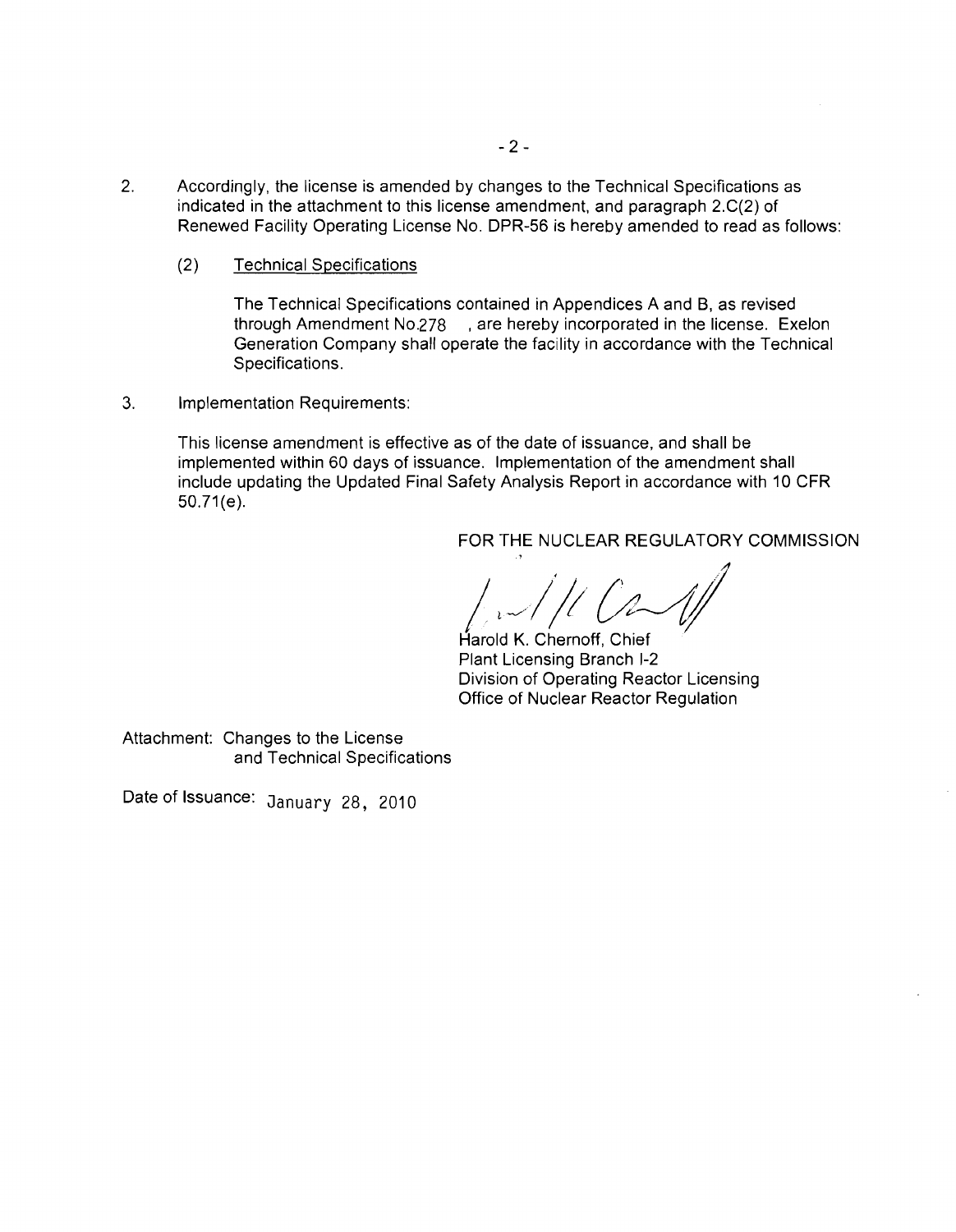#### ATTACHMENT TO LICENSE AMENDMENT NO. 278

#### RENEWED FACILITY OPERATING LICENSE NO. DPR-56

#### DOCKET NO. 50-278

Replace the following page of the Facility Operating License with the attached revised page. The revised page is identified by amendment number and contains marginal lines indicating the areas of change.

| Remove | Insert |
|--------|--------|
| Page 3 | Page 3 |

Replace the following pages of the Appendix A, Technical Specifications, with the attached revised pages. The revised pages are identified by amendment number and contain marginal lines indicating the areas of change.

| Insert     |
|------------|
| Ħ          |
| $3.6 - 31$ |
| $3.6 - 32$ |
| $3.8 - 41$ |
|            |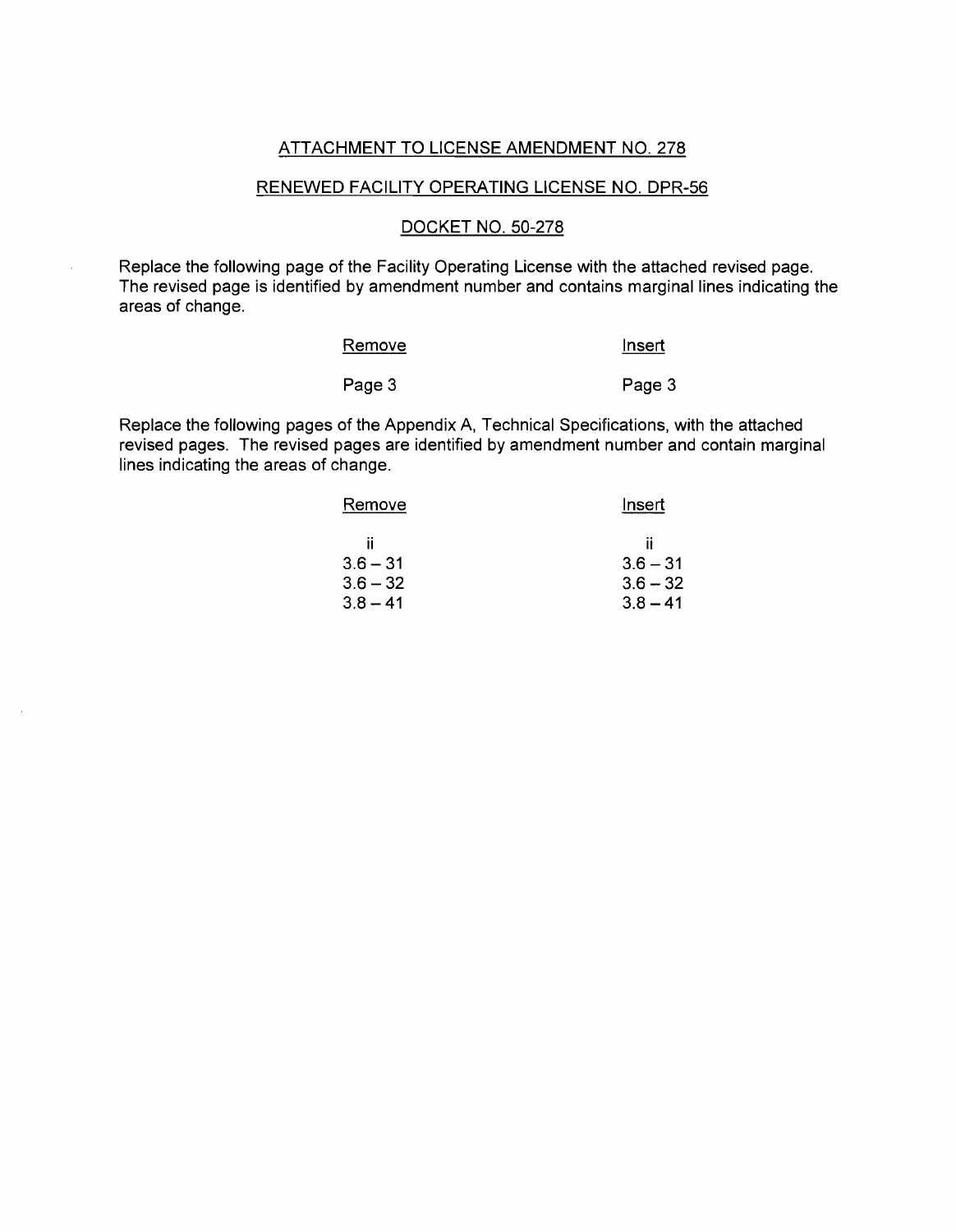- (5) Exelon Generation Company, pursuant to the Act and 10 CFR Parts 30 and 70, to possess, but not to separate, such byproduct and special nuclear material as may be produced by operation of the facility.
- C. This renewed license shall be deemed to contain and is subject to the conditions specified in the following Commission regulations in 10 CFR Chapter I: Part 20, Section 30.34 of Part 30, Section 40.41 of Part 40, Section 50.54 of Part 50, and Section 70.32 of Part 70; all applicable provisions of the Act and the rules, regulations, and orders of the Commission now or hereafter in effect; and is subject to the additional conditions specified below:
	- (1) Maximum Power Level

Exelon Generation Company is authorized to operate the Peach Bottom Atomic Power Station, Unit No.3, at steady state reactor core power levels not in excess of 3514 megawatts thermal.

(2) Technical Specifications

The Technical Specifications contained in Appendices A and B, as revised through Amendment No.278 , are hereby incorporated in the license. Exelon Generation Company shall operate the facility in accordance with the Technical Specifications.<sup>1</sup>

### (3) Physical Protection

Exelon Generation Company shall fully implement and maintain in effect all provisions of the Commission-approved physical security, training and qualification, and safeguards contingency plans including amendments made pursuant to provisions of the Miscellaneous Amendments and Search Requirements revisions to 10 CFR 73.55 (51 FR 27817 and 27822), and the authority of 10 CFR 50.90 and 10 CFR 50.54(p). The combined set of plans<sup>2</sup>, submitted by letter dated May 17, 2006, is entitled: Peach Bottom Atomic Power Station Security Plan, Training and Qualification Plan, Safeguards Contingency Plan, and Independent Spent Fuel Storage Installation Security Program, Revision 3." The set contains Safeguards Information protected under 10 CFR 73.21.

(4) Fire Protection

The Exelon Generation Company shall implement and maintain in effect all provisions of the approved fire protection program as described in the Updated Final Safety Analysis Report for the facility, and as approved in

'Licensed power level was revised by Amendment No. 250, dated November 22,2002, and will be implemented following the 14<sup>th</sup> refueling outage currently scheduled for Fall 2003.

<sup>2</sup>The training and Qualification Plan and Safeguards Contingency Plan and Appendices to the Security Plan.

> Renewed License No. DPR-56 Revised by letter dated October 28, 2004 Revised by letter dated November 5,2004 Revised by letter dated May 29, 2007 Amendment No. 278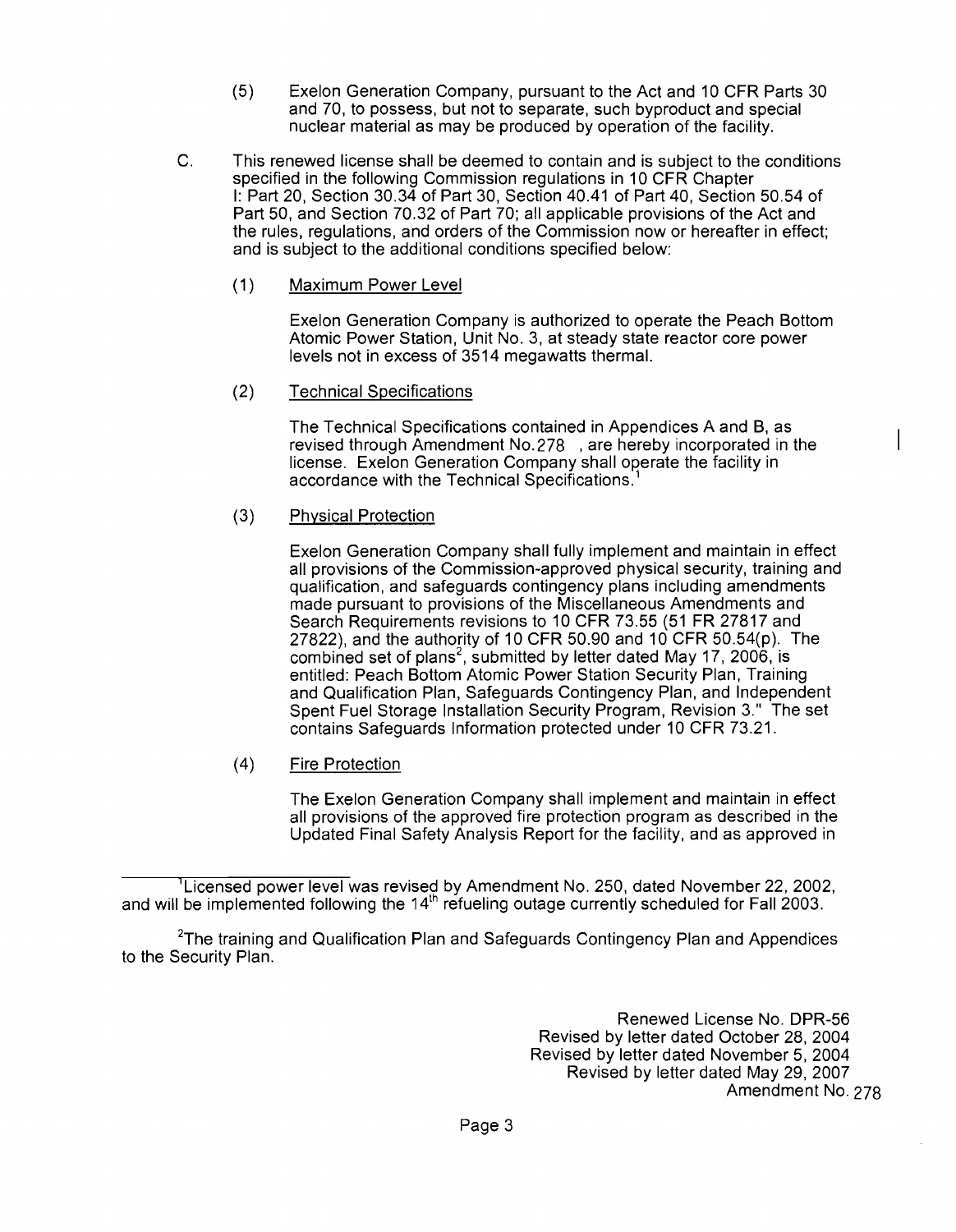# TABLE OF CONTENTS (continued)

| 3.4     |                                                            |
|---------|------------------------------------------------------------|
| 3.4.1   | Recirculation Loops Operating  3.4-1                       |
| 3.4.2   |                                                            |
| 3.4.3   | Safety Relief Valves (SRVs) and Safety Valves (SVs)  3.4-8 |
| 3.4.4   |                                                            |
| 3.4.5   | RCS Leakage Detection Instrumentation  3.4-12              |
|         |                                                            |
| 3.4.6   |                                                            |
| 3.4.7   | Residual Heat Removal (RHR) Shutdown Cooling               |
|         |                                                            |
| 3.4.8   | Residual Heat Removal (RHR) Shutdown Cooling               |
|         |                                                            |
| 3.4.9   | RCS Pressure and Temperature (P/T) Limits  3.4-21          |
| 3.4.10  |                                                            |
| 3.5     | EMERGENCY CORE COOLING SYSTEMS (ECCS) AND REACTOR CORE     |
|         |                                                            |
| 3.5.1   |                                                            |
| 3.5.2   |                                                            |
| 3.5.3   |                                                            |
|         |                                                            |
| 3.6     |                                                            |
| 3.6.1.1 |                                                            |
| 3.6.12  | Primary Containment Air Lock  3.6-3                        |
| 3.6.1.3 | Primary Containment Isolation Valves (PCIVs)  3.6-8        |
| 3.6.1.4 |                                                            |
| 3.6.1.5 | Reactor Building-to-Suppression Chamber Vacuum             |
| 3.6.1.6 | Suppression Chamber-to-Drywell Vacuum Breakers  3.6-21     |
| 3.6.2.1 | Suppression Pool Average Temperature 3.6-23                |
| 3.6.2.2 | Suppression Pool Water Level  3.6-26                       |
|         |                                                            |
| 3.6.2.3 | Residual Heat Removal (RHR) Suppression Pool               |
|         |                                                            |
| 3.6.2.4 | Residual Heat Removal (RHR) Suppression Pool Spray  3.6-29 |
| 3.6.3.1 |                                                            |
| 3.6.3.2 | Primary Containment Oxygen Concentration  3.6-33           |
| 3.6.4.1 |                                                            |
| 3.6.4.2 | Secondary Containment Isolation Valves (SCIVs)  3.6-36     |
| 3.6.4.3 | Standby Gas Treatment (SGT) System  3.6-40                 |
| 3.7     |                                                            |
| 3.7.1   | High Pressure Service Water (HPSW) System 3.7-1            |
| 3.7.2   | Emergency Service Water (ESW) System and Normal            |
|         |                                                            |
| 3.7.3   |                                                            |
| 3.7.4   | Main Control Room Emergency Ventilation (MCREV)            |
|         |                                                            |
| 3.7.5   |                                                            |
|         | (continued)                                                |

 $\mathcal{L}_{\mathcal{A}}$ 

 $\sim$ 

 $\sim$ 

 $\overline{\phantom{a}}$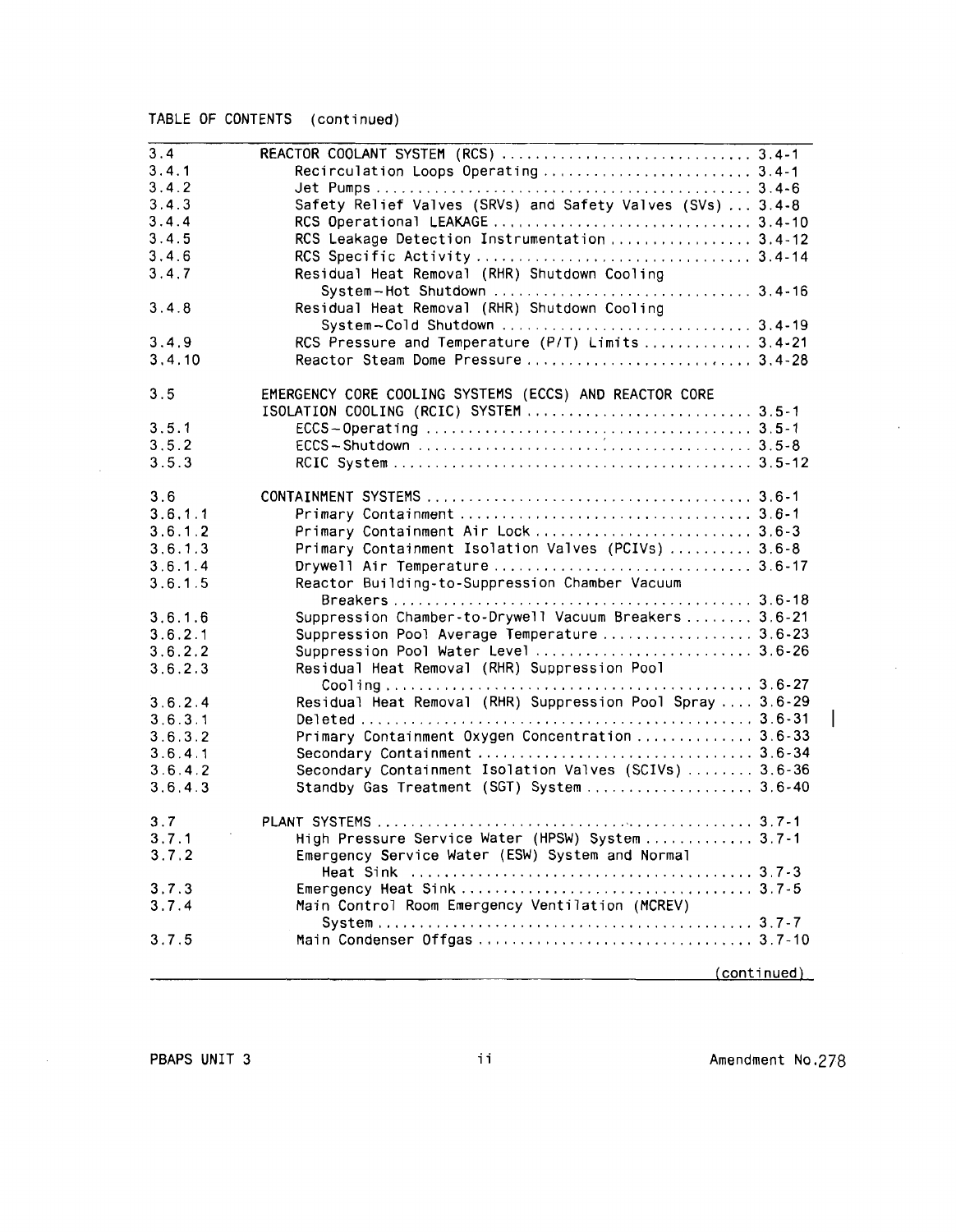CAD System 3.6.3.1

 $\overline{\phantom{a}}$ 

 $\sim 10^7$ 

#### 3.6 CONTAINMENT SYSTEMS

## 3.6.3.1 Deleted

 $\mathcal{A}^{\mathcal{A}}$ 

 $\mathcal{L}^{\text{max}}_{\text{max}}$  and  $\mathcal{L}^{\text{max}}_{\text{max}}$ 

 $\mathcal{L}^{\text{max}}_{\text{max}}$  ,  $\mathcal{L}^{\text{max}}_{\text{max}}$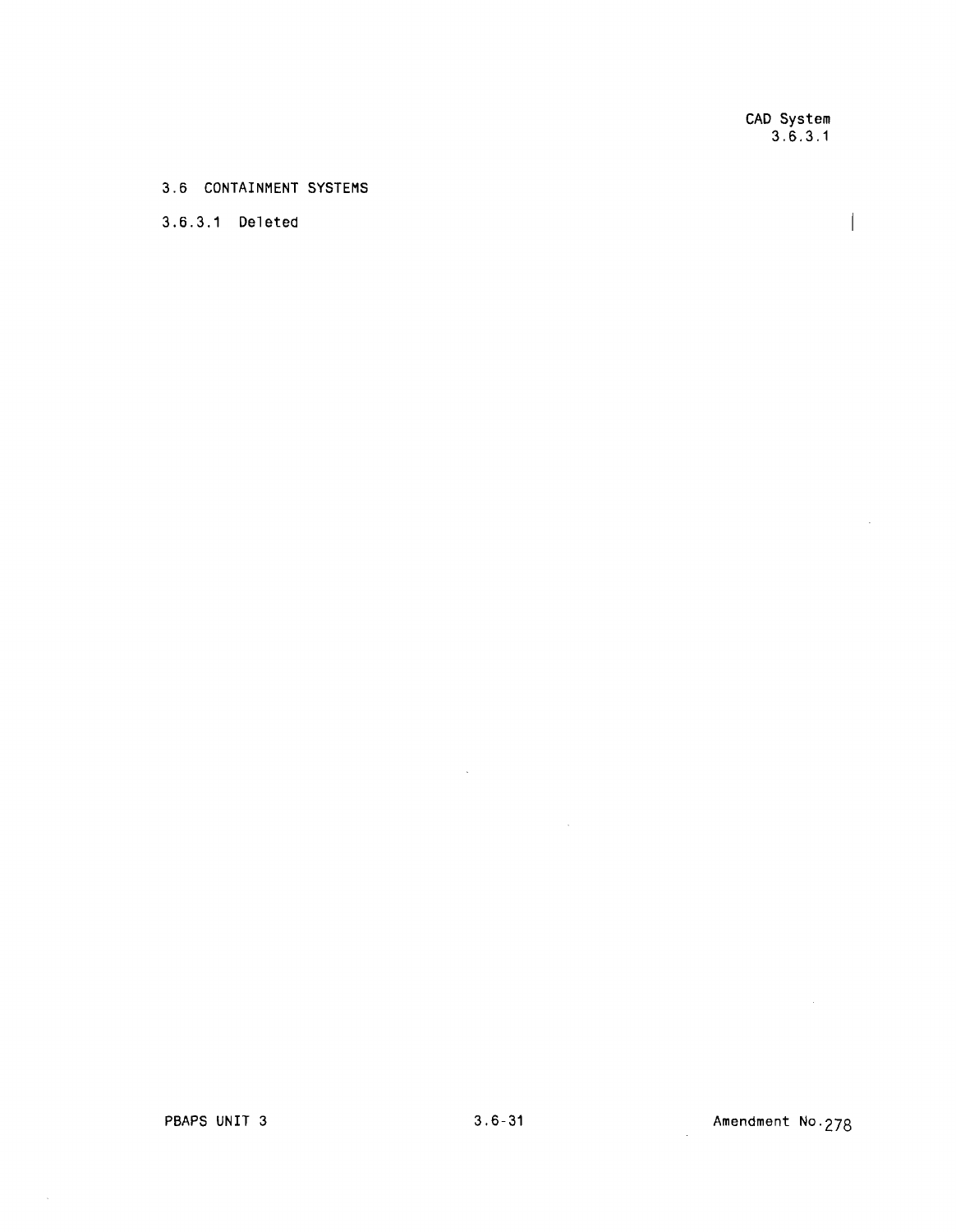The information on this page has been deleted. Intentionally left blank.

 $\label{eq:2.1} \frac{1}{\sqrt{2}}\left(\frac{1}{\sqrt{2}}\right)^{2} \left(\frac{1}{\sqrt{2}}\right)^{2} \left(\frac{1}{\sqrt{2}}\right)^{2} \left(\frac{1}{\sqrt{2}}\right)^{2} \left(\frac{1}{\sqrt{2}}\right)^{2} \left(\frac{1}{\sqrt{2}}\right)^{2} \left(\frac{1}{\sqrt{2}}\right)^{2} \left(\frac{1}{\sqrt{2}}\right)^{2} \left(\frac{1}{\sqrt{2}}\right)^{2} \left(\frac{1}{\sqrt{2}}\right)^{2} \left(\frac{1}{\sqrt{2}}\right)^{2} \left(\$ 

 $\mathcal{L}(\mathcal{L}^{\text{max}}_{\mathcal{L}}(\mathbf{x}))$  .

 $\mathcal{L}^{\text{max}}_{\text{max}}$  and  $\mathcal{L}^{\text{max}}_{\text{max}}$ 

 $\mathcal{L}(\mathcal{L}^{\mathcal{L}})$  and  $\mathcal{L}(\mathcal{L}^{\mathcal{L}})$  and  $\mathcal{L}(\mathcal{L}^{\mathcal{L}})$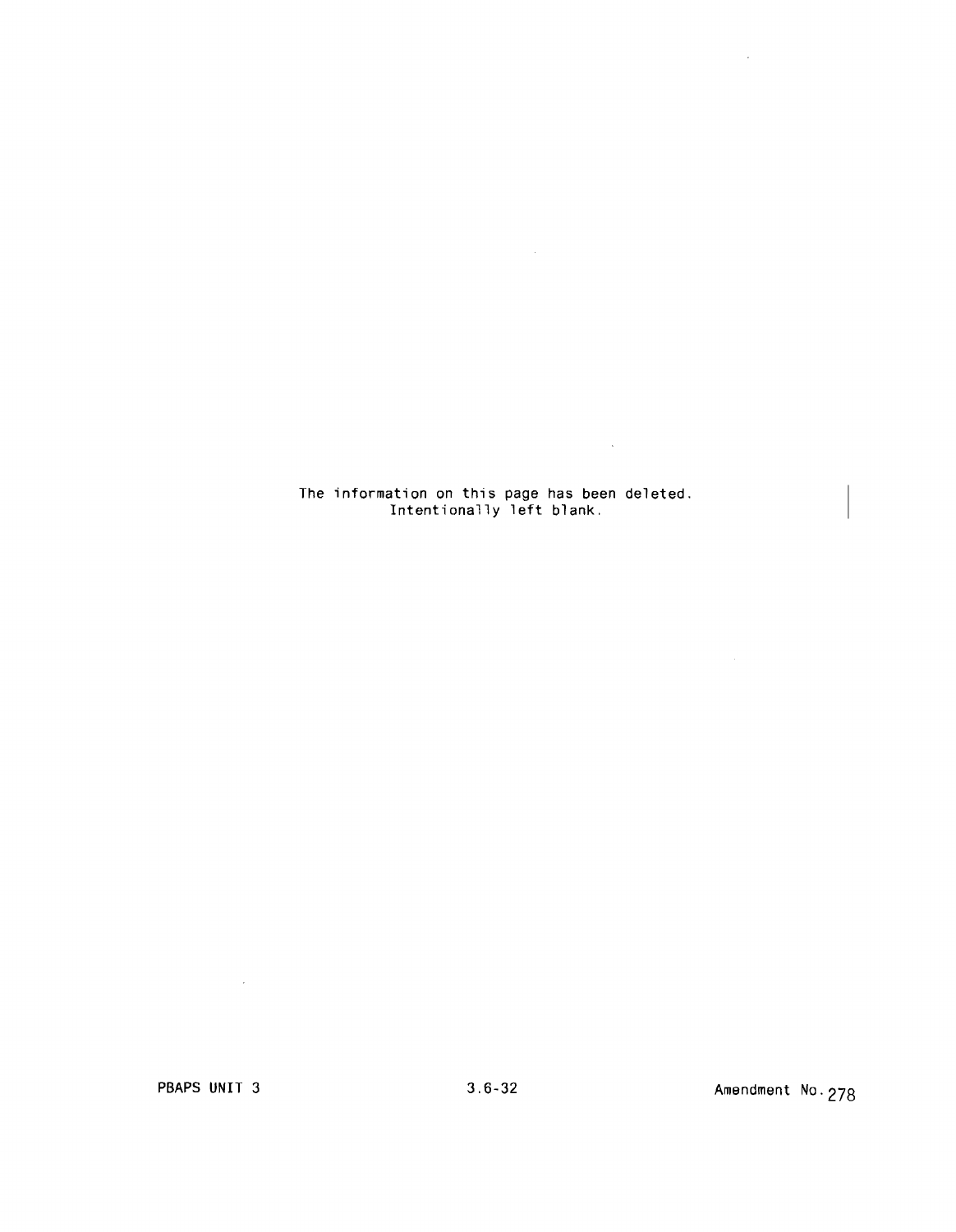Distribution Systems-Operating 3.8.7

#### 3.8 ELECTRICAL POWER SYSTEMS

#### 3.8.7 Distribution Systems-Operating

- LCO 3.8.7 The following AC and DC electrical power distribution sUbsystems shall be OPERABLE:
	- a. Unit 2 Division I and Division II AC and DC electrical power distribution subsystems; and
	- b. Unit 3 AC and DC electrical power distribution subsystems needed to support equipment required to be OPERABLE by LCO 3.4.7, "Residual Heat Removal (RHR) Shutdown Cooling System-Hot Shutdown," LCO 3.5.1, "ECCS-Operating," LCO 3.6.2.3, "RHR Suppression Pool Cooling," LCO 3.6.2.4, "RHR Suppression Pool Spray," "Containment Atmospheric Dilution (CAD) System," LCO 3.6.4.3, "Standby Gas Treatment (SGT) System," LCO 3.7.1, "High Pressure Service Water (HPSW) System." LCO 3.7.2, "Emergency Service Water (ESW) System and Normal Heat Sink," LCO 3.7.3, "Emergency Heat Sink," LCO 3.7.4, "Main Control Room Emergency Ventilation (MCREV) System," and  $LOO 3.8.1$ , "AC Sources-Operating."

APPLICABILITY: MODES 1, 2, and 3.

PBAPS UNIT 3 3.8-41 Amendment No. 278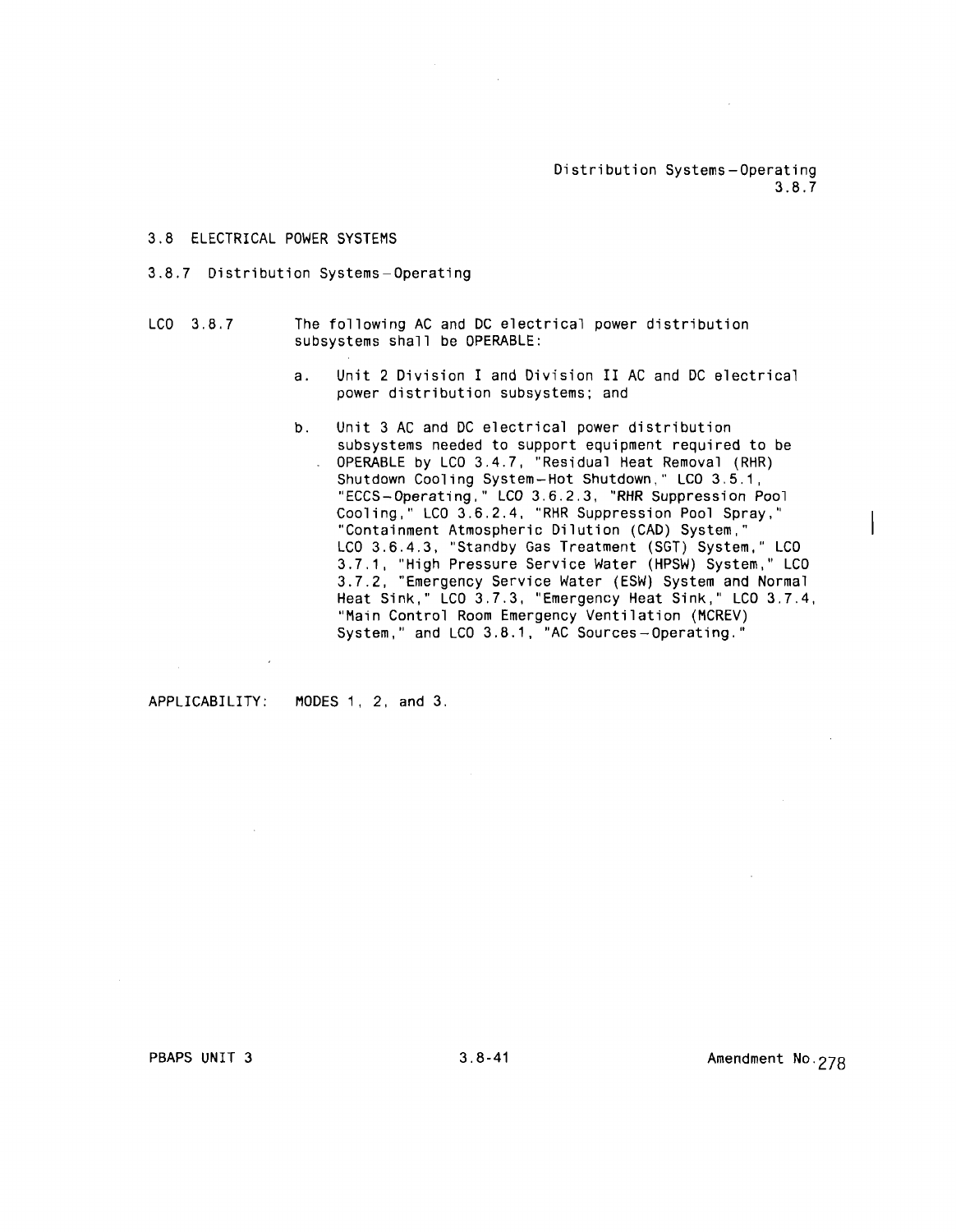

# SAFETY EVALUATION BY THE OFFICE OF NUCLEAR REACTOR REGULATION

# RELATED TO AMENDMENT NO. 274 TO RENEWED FACILITY

# OPERATING LICENSE NO. DPR-44 AND AMENDMENT NO. 278 TO

# RENEWED FACILITY OPERATING LICENSE NO. DPR-56

# EXELON GENERATION COMPANY, LLC

# PSEG NUCLEAR, LLC

# PEACH BOTTOM ATOMIC POWER STATION, UNITS 2 AND 3

# DOCKET NOS. 50-277 AND 50-278

# 1.0 INTRODUCTION

By letter dated July 30,2009, (Agencywide Documents Access and Management System (ADAMS) Accession No. ML092220045), as supplemented by letter dated December 29,2009 (ADAMS Accession No. ML100130213), Exelon Generation Company, LLC, the licensee for Peach Bottom Atomic Power Station (PBAPS), Units 2 and 3, requested to amend the Technical Specifications (TSs), Appendix A, of Renewed Facility Operating License numbers DPR-44 and DPR-56 for PBAPS Units 2 and 3. The submittal requested that the PBAPS Units 2 and 3 TSs be revised to incorporate changes consistent with Technical Specification Task Force (TSTF) traveler 478, Revision 2, "Boiling Water Reactor (BWR) Technical Specification Changes that Implement the Revised Rule for Combustible Gas Control." Specifically, the amendments delete the requirements associated with Peach Bottom TS 3.6.3.1, "Containment Atmospheric Dilution (CAD) System," as permitted by Title 10 of the Code of Federal Regulations (10 CFR) Section 50.44, "Combustible gas control for nuclear power reactors."

PBAPS Units 2 and 3 are both Boiling Water Reactors (BWRs) with Mark I containments. The application is consistent with NRC-approved Revision 2 to TSTF - 478, with the exception of those changes related to drywell containment cooling fans. Safety-related drywell cooling fans are not installed at PBAPS and the plant TSs have no corresponding requirements for a drywell cooling system. The availability of this TS improvement was announced in the Federal Register on November 21,2007, (72 FR 65610) as part of the Consolidated Line Item Improvement Process (CLlIP). Exelon Generation Company, LLC (the licensee), provided supplemental information by letter dated December 29,2009 (ADAMS Accession No. ML100130213). The supplemental information corrected a typographical error associated with the revised TS pages. The supplement clarified the application, did not expand the scope of the application as originally noticed, and did not change the NRC staff's original proposed no significant hazards consideration determination as published in the Federal Register on October 6, 2009 (74 FR 51331).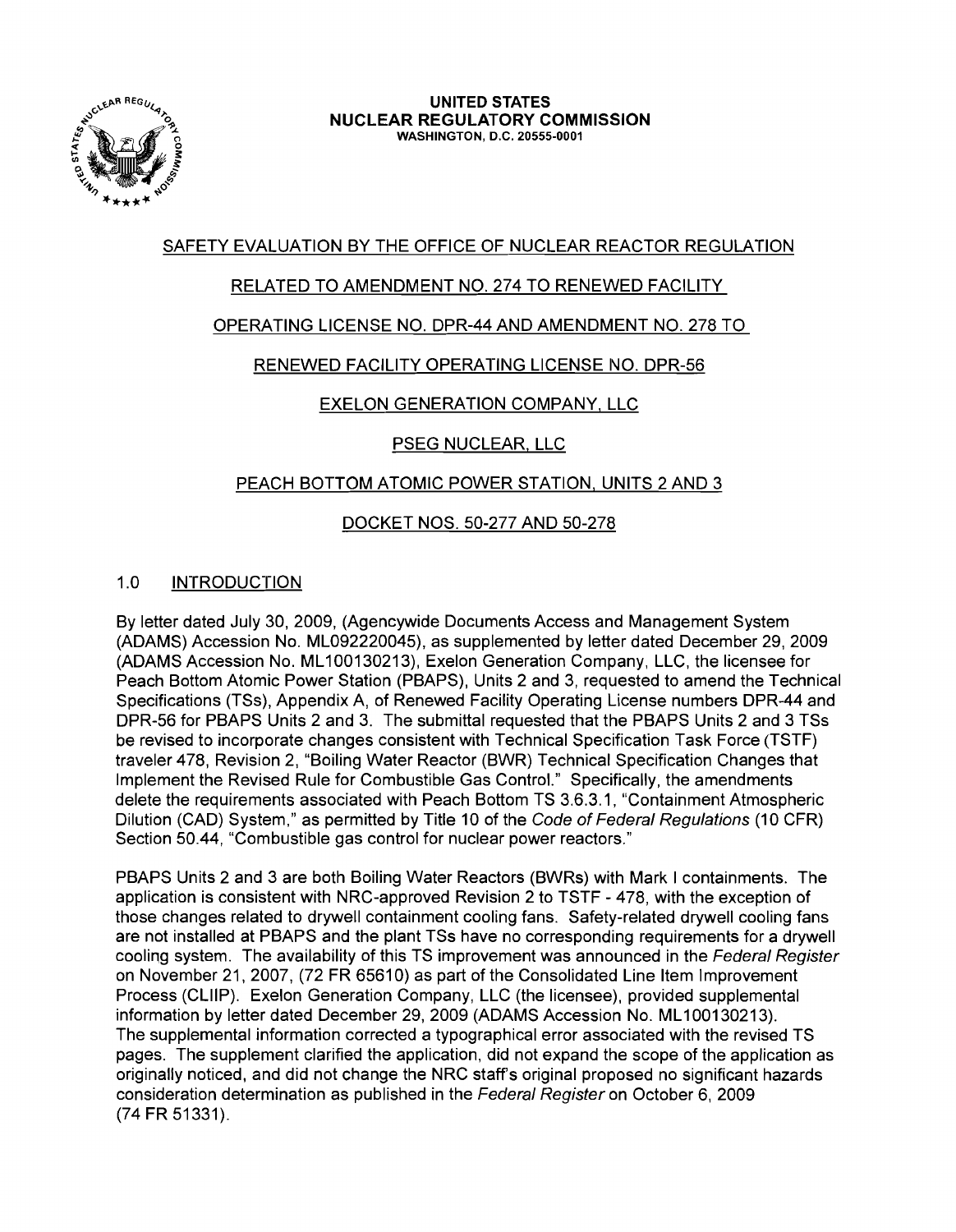The NRC staff has completed its review and finds that that the requested TS modifications are acceptable, as discussed in this safety evaluation.

### 2.0 REGULATORY EVALUATION

General Design Criterion (GDC) 41, "Containment atmosphere cleanup," of Appendix A to 10 CFR Part 50 states, in part, that systems to control fission products, hydrogen, oxygen, and other substances that may be released into the reactor containment shall be provided as necessary to reduce the concentration and quality of fission products and control the concentration of hydrogen, oxygen, and other substances in the containment atmosphere following postulated accidents to assure that containment integrity is maintained. Section 50.44, "Combustible Gas Control for Nuclear Power Reactors," of 10 CFR 50.44 provides, among other things, standards for controlling combustible gas that may accumulate in the containment atmosphere during accidents.

PBAPS Units 2 and 3, were designed and construction was commenced prior to the codification of the current GDCs, thus the current GDCs are not part of the original design basis of the plant. However, Appendix H of the Updated Final Safety Analysis Report (UFSAR) for PBAPS Units 2 and 3 contains an evaluation of the design bases of the nuclear facility as measured against the General Design Criteria for Nuclear Power Plant Construction Permits that were proposed to be added to 10 CFR Part 50 as Appendix A in July 1967. The licensee concluded that PBAPS Units 2 and 3 conforms with the intent of the proposed General Design Criteria for Nuclear Power Plants, issued by the Atomic Energy Commission in July 1967. In addition, Section 5.2.3.9.1 of the PBAPS UFSAR states that the PBAPS CAD system design meets the requirements of 10 CFR 50.44 and current GDC 41, but is no longer credited in the UFSAR Chapter 14 accident analyses.

10 CFR 50.44 was revised on September 16, 2003 (68 FR 54123), as a result of studies that led to an improved understanding of combustible gas behavior during severe accidents. The studies confirmed that the hydrogen release postulated from a design-basis loss-of-coolant accident (LOCA) was not risk significant because it was not large enough to lead to early containment failure, and that the risk associated with hydrogen combustion was from beyond design-basis (i.e., severe) accidents. As a result, requirements for maintaining hydrogen control equipment associated with a design-basis LOCA were eliminated from 10 CFR 50.44. Regulatory Guide (RG) 1.7, "Control of Combustible Gas Concentrations in Containment Following a Loss-of-Coolant Accident," Revision 3, dated March 2007 (ADAMS Accession No. ML070290080), provides detailed guidance that would be acceptable for implementing 10 CFR 50.44.

Section 182a of the Atomic Energy Act requires applicants for nuclear power plant operating licenses to include TS as part of the license application. The TS, among other things, help to ensure the operational capability of structures, systems, and components that are required to protect the health and safety of the public. 10 CFR 50.36(c)(2)(i) states, in part, that "limiting conditions for operation are the lowest functional capability or performance levels of equipment required for safe operation of the facility. When a limiting condition for operation of a nuclear reactor is not met, the licensee shall shut down the reactor or follow any remedial action permitted by the technical specifications until the condition can be met." TSTF-478, Revision 2, contains changes to remedial actions permitted by the TSs.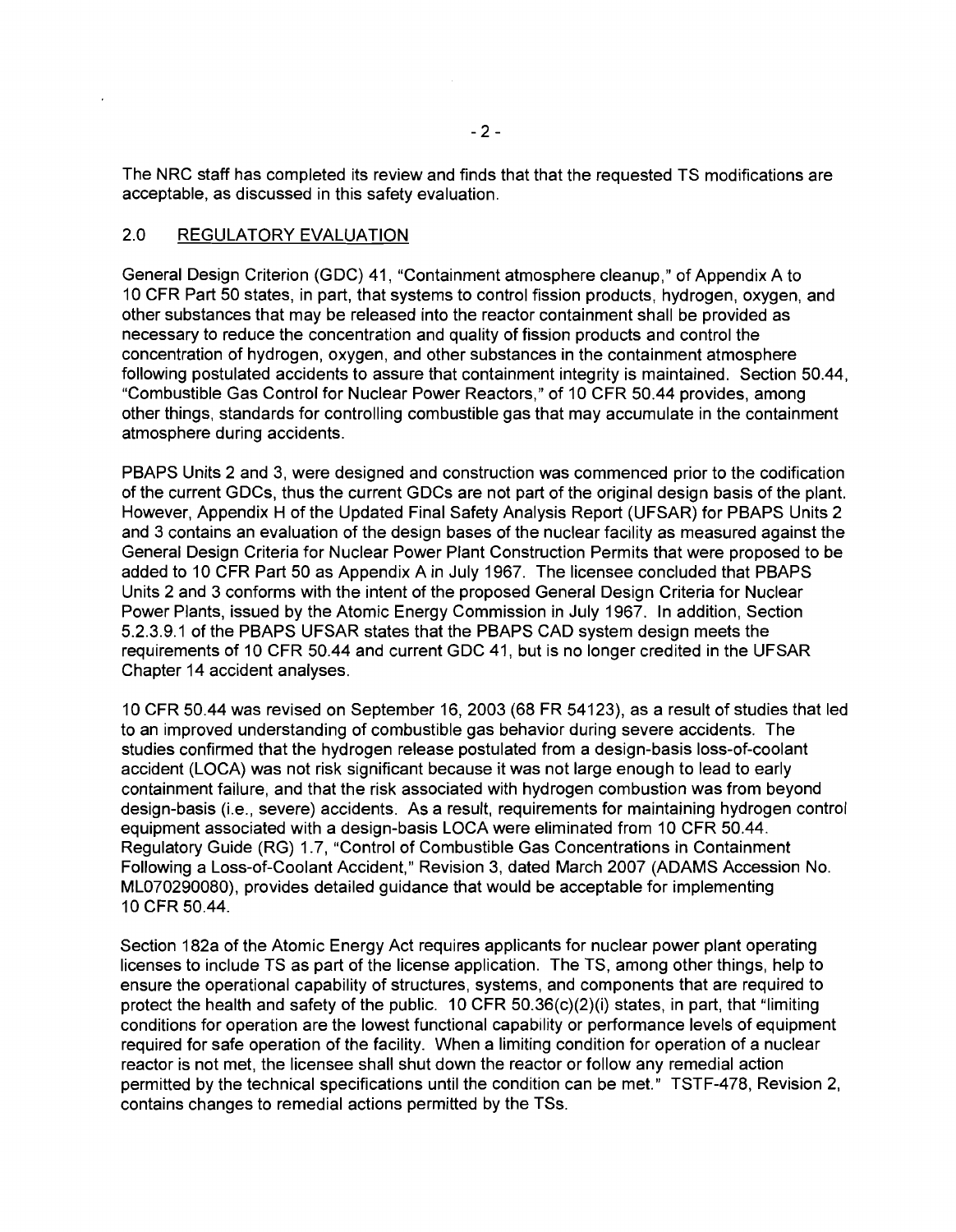The design purpose of the CAD system is to maintain combustible gas concentrations within the primary containment at or below the flammability limits following a postulated LOCA by diluting hydrogen and oxygen with the addition of nitrogen. The CAD system, however, is considered ineffective at mitigating hydrogen releases from the more risk significant beyond design-basis accidents that could threaten primary containment integrity. The revised 10 CFR 50.44 rule requires that systems and measures be in place to reduce the risks associated with combustible gases from beyond design-basis accident and eliminate requirements for maintaining hydrogen and oxygen control equipment associated with a design-basis LOCA. As a result, the CAD system is no longer a mitigating safety system required to be maintained per the revised 10 CFR 50.44 rule and existing TS for this system and can therefore be deleted. However, 10 CFR 50.44 does require that all primary containments have a capability for ensuring a mixed atmosphere.

### 3.0 TECHNICAL EVALUATION

3.1 Proposed TS Changes

The proposed changes to the PBAPS Unit 2 and Unit 3 TSs are as follows:

- delete specification 3.6.3.1 "Containment Atmospheric Dilution (CAD) System" in its entirety;
- revise specification 3.8.7.b to delete the reference for "LCO 3.6.3.1," which is consistent with deletion of TS 3.6.3.1:
- revise the TS Table of Contents.
- 3.2 Containment Atmosphere Dilution System Specification

BWRs with Mark I containment designs have either installed hydrogen recombiners or CAD systems to meet requirements for combustible gas control following a design-basis LOCA. The hydrogen recombiners and the CAD system perform similar functions for post-LOCA gas control by decreasing the hydrogen concentration. Hydrogen recombiners function to reduce the combustible gas concentration in the primary containment by recombining hydrogen and oxygen to form water vapor. The CAD system functions to maintain combustible gas concentrations within the primary containment at or below the flammability limits following a postulated LOCA by diluting hydrogen and oxygen when nitrogen is added to the mixture.

Studies performed in support of the 10 CFR 50.44 rule change (September 16, 2003, 68 FR 54123) confirmed that the hydrogen release postulated from a design-basis LOCA was not risk significant because it was not large enough to lead to early containment failure, and that the risk associated with hydrogen combustion was from beyond design-basis (i.e., severe) accidents. As a result, the revised 10 CFR 50.44 rule eliminates requirements for maintaining hydrogen control equipment associated with a design-basis LOCA and requires systems and measures be in place to reduce the risks associated with hydrogen combustion from beyond design-basis accidents.

The CAD system maintains combustible gas concentrations within the primary containment at or below the flammability limits following a LOCA, however, this system, as discussed in the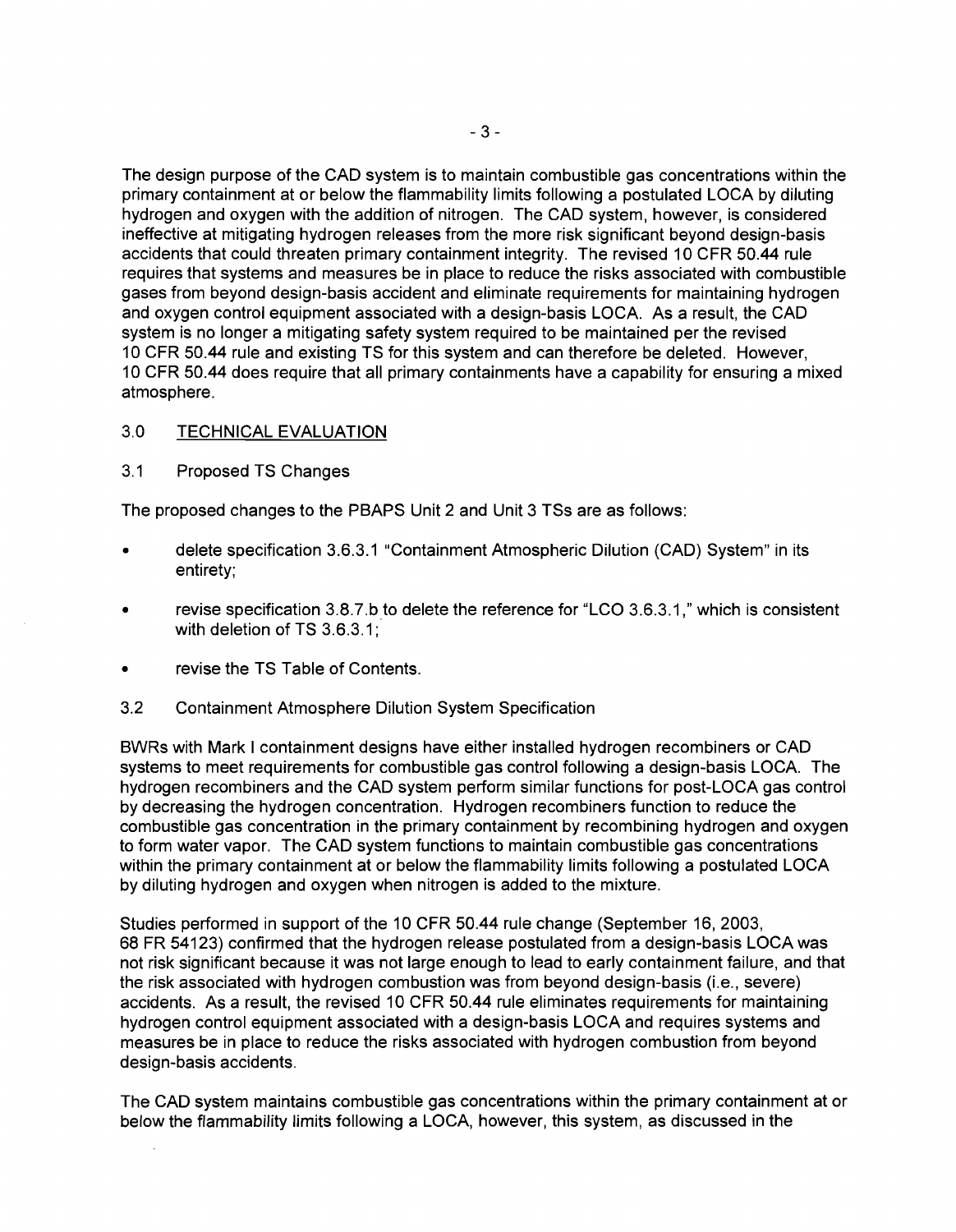10 CFR 50.44 rule change was shown to be ineffective at mitigating hydrogen releases from the more risk significant beyond design-basis accidents that could threaten primary containment integrity, and is no longer required to address a design-basis LOCA. Therefore, the NRC staff finds that the deletion of PBAPS Units 2 and 3 TS 3.6.3.1, "Containment Atmosphere Dilution (CAD) System," is acceptable.

### 3.3 Containment Mixed Atmosphere Capability

10 CFR 50.44 requires that all primary containments have a capability for ensuring a mixed atmosphere. The drywell unit cooler fans at PBAPS are not relied on for post-LOCA atmosphere mixing. The plant analysis, as summarized in the PBAPS UFSAR, Section 5.2.3.9.5, shows that natural convection and diffusion provide adequate mixing to support the assumption of uniform oxygen concentration. Thus, the PBAPS drywell unit cooler fans do not perform a safety function and there are no TS requirements associated with the Primary Containment Cooling and Ventilation System. The TSTF-478-A, Revision 2, provisions for changing TS requirements for the Drywell Cooling System Fans are not applicable to PBAPS.

### 3.4 Summary

Based on the 2003 change to 10 CFR 50.44 and implementation consistent with TSTF-478, Revision 2, the NRC staff finds the requested deletion of the CAD system specification from the PBAPS TS to comply with the applicable regulatory requirements. The proposed changes to the TS are consistent with the applicable requirements of 10 CFR 50.44 and intent of GDC 41 and are acceptable.

### 4.0 STATE CONSULTATION

In accordance with the Commission's regulations, the Pennsylvania State official was notified of the proposed issuance of the amendments. The State official provided comments via e-mail that were considered in the staff's review of the licensee's application. The comments can be viewed in ADAMS (Accession No. ML093520938).

### 5.0 ENVIRONMENTAL CONSIDERATION

The amendment changes a requirement with respect to installation or use of a facility component located within the restricted area as defined in 10 CFR Part 20. The NRC staff has determined that the amendment involves no significant increase in the amounts, and no significant change in the types, of any effluents that may be released offsite, and that there is no significant increase in individual or cumulative occupational radiation exposure. The Commission has previously issued a proposed finding that the amendment involves no significant hazards consideration, and there has been no public comment on such finding issued on October 6,2009 (74 FR 51331). Accordingly, the amendment meets the eligibility criteria for categorical exclusion set forth in 10 CFR 51.22(c)(9). Pursuant to 10 CFR 51.22(b) no environmental impact statement or environmental assessment needs to be prepared in connection with the issuance of the amendment.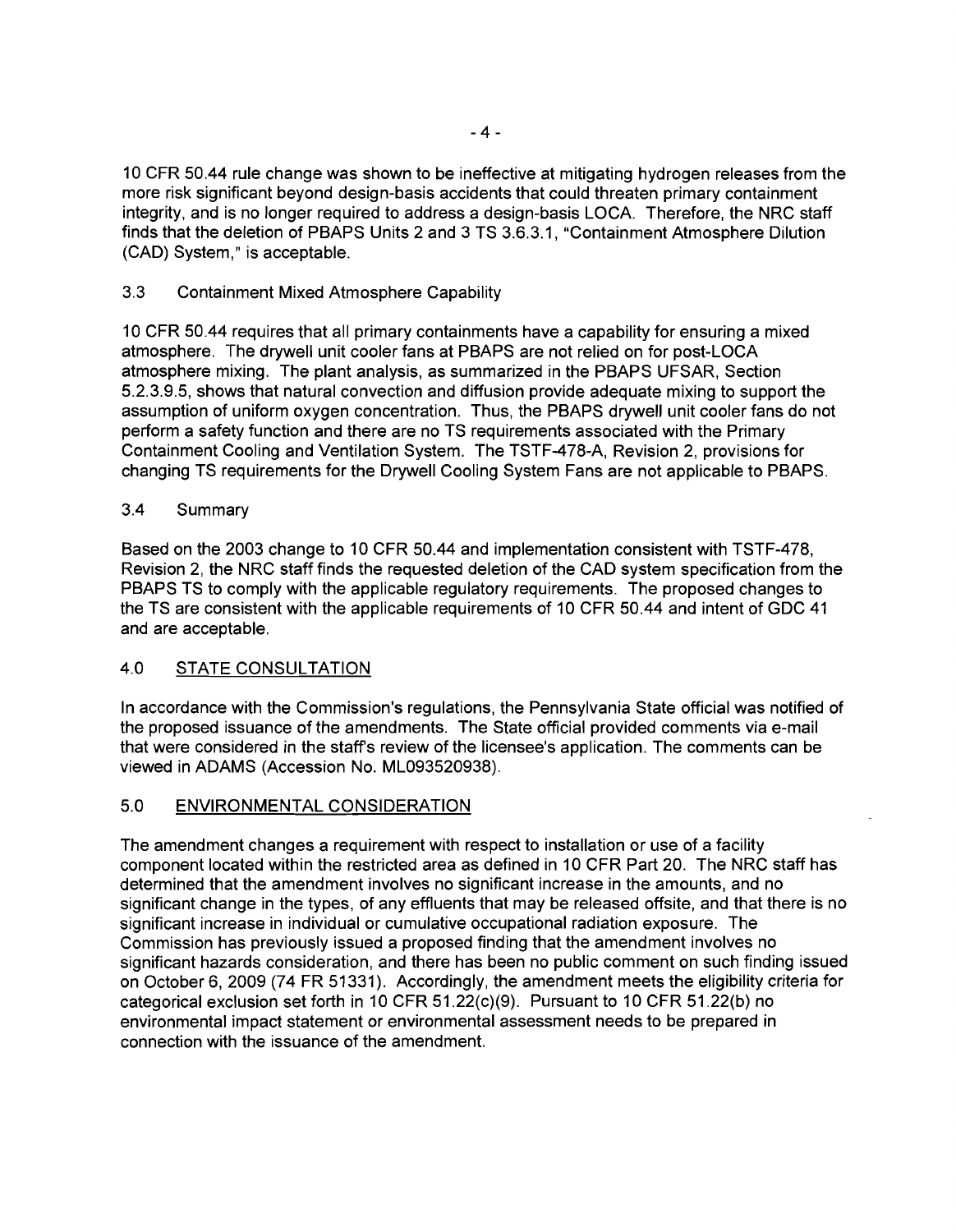### 6.0 CONCLUSION

The Commission has concluded, based on the considerations discussed above, that: (1) there is reasonable assurance that the health and safety of the public will not be endangered by operation in the proposed manner, (2) such activities will be conducted in compliance with the Commission's regulations, and (3) the issuance of the amendment will not be inimical to the common defense and security or to the health and safety of the public.

Principal Contributors: Matthew E. Hamm Jerome O. Bettie

Date: January 28, 2010